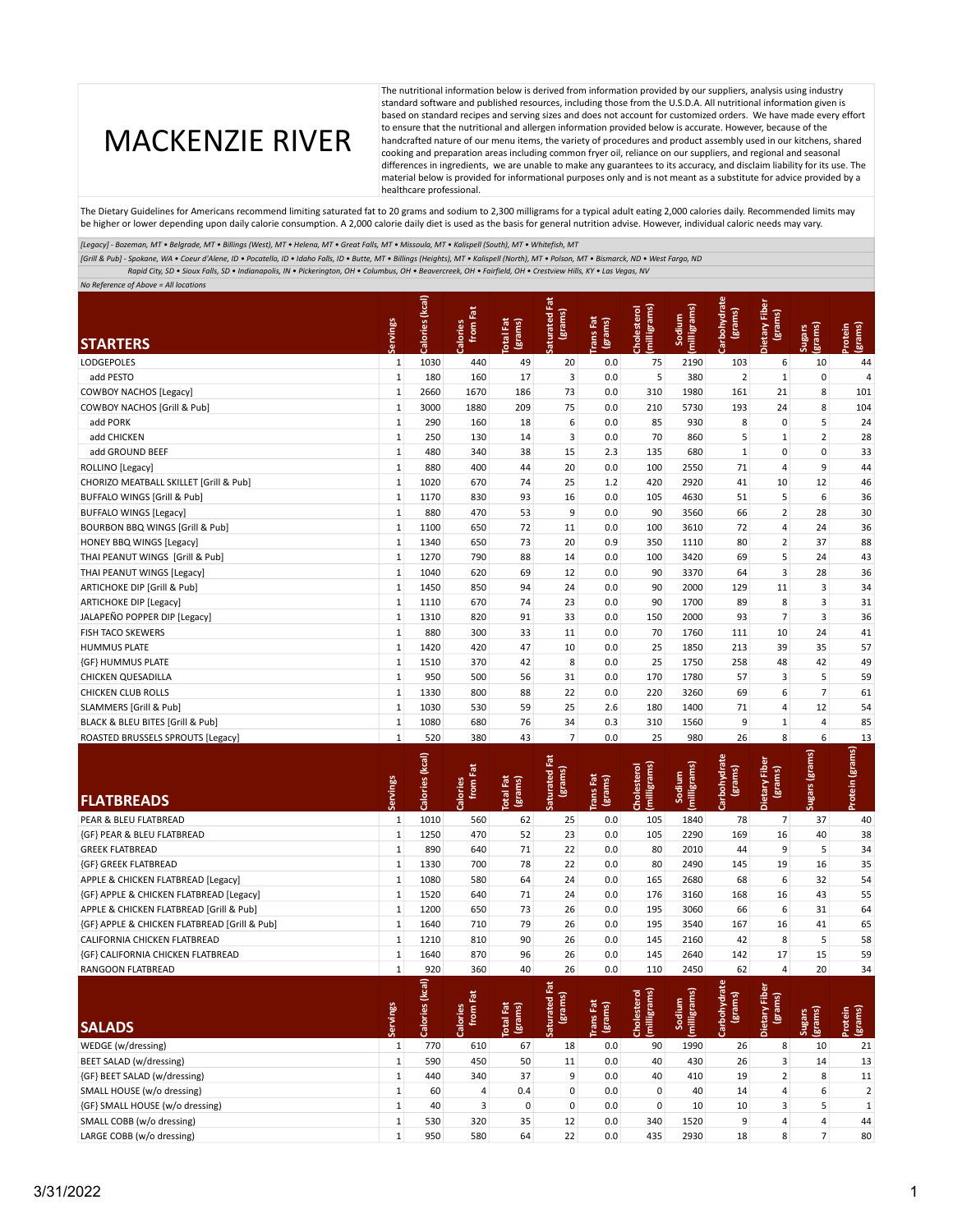| SMALL CAESAR (w/dressing)         | $\mathbf{1}$ | 220  | 160 | 18  | 4              | 0.0 | 15  | 500  | 12             | 2              | 2              | 6  |
|-----------------------------------|--------------|------|-----|-----|----------------|-----|-----|------|----------------|----------------|----------------|----|
| LARGE CAESAR (w/dressing)         | $\mathbf{1}$ | 440  | 320 | 35  | 8              | 0.0 | 30  | 990  | 24             | 5              | 5              | 12 |
| {GF} SMALL CAESAR (w/dressing)    | $\mathbf{1}$ | 190  | 150 | 17  | 4              | 0.0 | 15  | 450  | $\overline{7}$ | $2^{\circ}$    | $\overline{2}$ | 5  |
| {GF} LARGE CAESAR (w/dressing)    | $\mathbf{1}$ | 380  | 300 | 33  | 8              | 0.0 | 30  | 890  | 14             | 5 <sup>1</sup> | 5              | 10 |
| SMALL THAI (w/dressing) [Legacy]  | $\mathbf{1}$ | 670  | 470 | 52  | 8              | 0.0 | 50  | 880  | 31             | 6              | 19             | 25 |
| LARGE THAI (w/dressing) [Legacy]  | $\mathbf{1}$ | 1340 | 960 | 106 | 16             | 0.0 | 95  | 1750 | 61             | 11             | 37             | 51 |
| SMALL GREEK (w/dressing)          | $\mathbf{1}$ | 340  | 250 | 28  | 8              | 0.0 | 35  | 770  | 21             | 5 <sup>1</sup> | 8              | 9  |
| LARGE GREEK (w/dressing)          | $\mathbf{1}$ | 660  | 490 | 55  | 16             | 0.0 | 75  | 1460 | 39             | 9              | 14             | 17 |
| {GF} SMALL GREEK (w/o dressing)   | $\mathbf{1}$ | 120  | 80  | 9   | $\overline{3}$ | 0.0 | 15  | 360  | 12             | 5              | 5              | 5  |
| {GF} LARGE GREEK (w/o dressing)   | $\mathbf{1}$ | 220  | 140 | 16  | 5              | 0.0 | 25  | 650  | 21             | 9              | 9              | 10 |
| SMALL SOUTHWEST CHOP (w/dressing) | $1\vert$     | 550  | 290 | 32  | 9              | 0.0 | 85  | 1250 | 33             | $\overline{7}$ | 7              | 32 |
| LARGE SOUTHWEST CHOP (w/dressing) | 1            | 1060 | 540 | 60  | 17             | 0.0 | 165 | 2450 | 67             | 14             | 13             | 65 |
| SMALL SPINACH (w/dressing)        | $\mathbf{1}$ | 410  | 280 | 32  | 5              | 0.0 | 5   | 1010 | 28             | 4              | 18             | 7  |
| LARGE SPINACH (w/dressing)        | $\mathbf{1}$ | 810  | 570 | 63  | 11             | 0.0 | 10  | 2020 | 55             | 9              | 35             | 14 |
| {GF} SMALL SPINACH (w/o dressing) | $\mathbf{1}$ | 100  | 20  | 3   | $\mathbf{1}$   | 0.0 | 5   | 170  | 18             | 4              | 12             | 5  |
| {GF} LARGE SPINACH (w/o dressing) | $1\vert$     | 200  | 50  | 5   | 3              | 0.0 | 10  | 340  | 35             | $\overline{7}$ | 23             | 9  |
| SMALL TAOS (w/dressing) [Legacy]  | $\mathbf{1}$ | 640  | 390 | 43  | 11             | 0.2 | 65  | 200  | 37             | 6              | 8              | 19 |
| LARGE TAOS (w/dressing) [Legacy]  | $\mathbf{1}$ | 1060 | 630 | 67  | 19             | 0.3 | 115 | 3330 | 60             | 10             | 13             | 35 |
| ADD BLACKENED STEAK (small)       | $\mathbf{1}$ | 250  | 110 | 12  | 4              | 0.0 | 105 | 110  | $\mathbf 0$    | 0              | 0              | 33 |
| ADD BLACKENED STEAK (large)       | $\mathbf{1}$ | 500  | 220 | 24  | 9              | 0.0 | 210 | 220  | $\mathbf 0$    | 0              | 0              | 65 |
| ADD CHICKEN (small)               | $\mathbf{1}$ | 130  | 60  | 6   | $\mathbf{1}$   | 0.0 | 50  | 430  | $\mathbf{1}$   | 0              | 0              | 19 |
| ADD CHICKEN (large)               | 1            | 260  | 110 | 13  | 3              | 0.0 | 95  | 860  | 1              | $\mathbf{1}$   | $\mathbf 0$    | 37 |

| <b>DRESSINGS</b>                     | <b>igo</b> | Calories (kcal) | Fat<br>alories<br>from | otal Fat<br>(grams) | Ξđ<br>turated<br>(gram | Trans Fat<br>(grams) | Cholesterol<br>(milligrams) | ত<br>milligrams<br>dium | rbohydrate<br>(grams) | tary Fiber<br>(grams)<br>Dietary | (grams)<br><b>Sugars</b> | (grams)<br>Protein |
|--------------------------------------|------------|-----------------|------------------------|---------------------|------------------------|----------------------|-----------------------------|-------------------------|-----------------------|----------------------------------|--------------------------|--------------------|
| HOUSE DRESSING (3floz.)              |            | 190             | 180                    | 20                  | 3                      | 0.0                  | $\mathbf{0}$                | 980                     | 3                     | 0                                |                          | 0                  |
| CREAMY VINAIGRETTE (3floz.)          |            | 290             | 260                    | 29                  | 5                      | 0.0                  | 15                          | 820                     | 3                     | 0                                |                          |                    |
| RASPBERRY VINAIGRETTE (3floz.)       |            | 80              | $\Omega$               | 0                   | $\mathbf 0$            | 0.0                  | 0                           | 280                     | 22                    | 0                                | 20                       | 0                  |
| ORANGE BALSAMIC VINAIGRETTE (3floz.) |            | 300             | 250                    | 28                  | 4                      | 0.0                  | $\mathbf{0}$                | 20                      | 12                    | 0                                | $\overline{2}$           |                    |
| GREEK FETA (3floz.)                  |            | 260             | 210                    | 23                  | 6                      | 0.0                  | 30                          | 290                     | 11                    | 0                                | 3                        | 4                  |
| THAI PEANUT (3floz.)                 |            | 520             | 450                    | 50                  | 8                      | 0.0                  | 0                           | 520                     | 17                    | $\mathbf{1}$                     | 10                       | 3                  |
| RANCH (3floz.)                       |            | 380             | 340                    | 38                  | 6                      | 0.0                  | 30                          | 670                     | 3                     | 0                                | 3                        |                    |
| SOUTHWEST RANCH (3floz.)             |            | 200             | 170                    | 19                  | 3                      | 0.0                  | 15                          | 580                     | 4                     | $\mathbf{1}$                     | 3                        |                    |
| CAESAR (2floz.)                      |            | 290             | 260                    | 29                  | 5                      | 0.0                  | 20                          | 630                     | 6                     | 0                                | $\overline{2}$           |                    |
| THOUSAND ISLAND (3floz.)             |            | 320             | 210                    | 23                  | 3                      | 0.0                  | 15                          | 690                     | 26                    | $\mathbf{0}$                     | 17                       | 0                  |
| HONEY MUSTARD (3floz.)               |            | 440             | 370                    | 41                  | 6                      | 0.0                  | 30                          | 470                     | 21                    | 0                                | 18                       | 0                  |
| BLEU CHEESE (3floz.)                 |            | 290             | 260                    | 29                  | 6                      | 0.0                  | 45                          | 970                     | 9                     | $\Omega$                         | $\overline{3}$           |                    |

| <b>SOUPS</b> (w/out crackers or breadstick) | Servings     | Calories (kcal) | ā<br>from  <br>Calories | <b>Total Fat</b><br>(grams) | aturated Fat<br>(grams) | rans Fat<br>(grams) | (milligrams)<br><b>Cholesterol</b> | (milligrams)<br>Sodium | Carbohydrate<br>(grams) | Dietary Fiber<br>(grams) | (grams)<br><b>Sugars</b> | (grams)<br>rotein |
|---------------------------------------------|--------------|-----------------|-------------------------|-----------------------------|-------------------------|---------------------|------------------------------------|------------------------|-------------------------|--------------------------|--------------------------|-------------------|
| SMALL CHEESEBURGER SOUP                     | $\mathbf{1}$ | 470             | 320                     | 36                          | 20                      | 0.7                 | 125                                | 1820                   | 13                      | 1                        | 8                        | 24                |
| <b>LARGE CHEESEBURGER SOUP</b>              | 1            | 950             | 650                     | 72                          | 40                      | 1.5                 | 245                                | 3640                   | 26                      | $\overline{2}$           | 16                       | 48                |
| SMALL LOADED BAKED POTATO                   | 1            | 230             | 120                     | 13                          | $\overline{7}$          | 0.0                 | 20                                 | 760                    | 22                      | $\mathbf{1}$             | 3                        | $\overline{7}$    |
| LARGE LOADED BAKED POTATO                   | $\mathbf{1}$ | 610             | 310                     | 35                          | 19                      | 0.0                 | 45                                 | 1990                   | 58                      | 3                        | $\overline{7}$           | 18                |
| SMALL CREAMY CHICKEN CHORIZO                | $\mathbf{1}$ | 290             | 180                     | 20                          | 9                       | 0.1                 | 45                                 | 1490                   | 16                      | $\overline{2}$           | 4                        | 12                |
| LARGE CREAMY CHICKEN CHORIZO                | $\mathbf{1}$ | 570             | 350                     | 39                          | 18                      | 0.1                 | 90                                 | 2970                   | 30                      | 4                        | 8                        | 24                |
| <b>SMALL CHICKEN TORTILLA</b>               | $\mathbf{1}$ | 210             | 110                     | 12                          | 6                       | 0.0                 | 35                                 | 1430                   | 12                      | 0                        | 28                       | 11                |
| <b>LARGE CHICKEN TORTILLA</b>               | $\mathbf{1}$ | 290             | 130                     | 14                          | 8                       | 0.0                 | 55                                 | 2170                   | 19                      | 0                        | 42                       | 18                |
| <b>SMALL CHICKEN CHILI</b>                  | 1            | 220             | 60                      | 6                           | $\overline{2}$          | 0.4                 | 35                                 | 1300                   | 22                      | 6                        | 5                        | 19                |
| <b>LARGE CHICKEN CHILI</b>                  | $\mathbf{1}$ | 360             | 100                     | 11                          | 4                       | 0.6                 | 60                                 | 2040                   | 35                      | 9                        | $\overline{7}$           | 30                |
| <b>SMALL CHICKEN NOODLE</b>                 | $\mathbf{1}$ | 80              | 40                      | 4                           | $\mathbf{1}$            | 0.0                 | 20                                 | 1830                   | 4                       | $\mathbf{1}$             | 1                        | 9                 |
| <b>LARGE CHICKEN NOODLE</b>                 | 1            | 130             | 50                      | 6                           | $\mathbf{1}$            | 0.0                 | 30                                 | 2750                   | 6                       | $\overline{2}$           | $\overline{2}$           | 13                |
| SMALL BROCCOLI CHEDDAR                      | 1            | 440             | 310                     | 35                          | 22                      | 0.0                 | 110                                | 710                    | 6                       | $\overline{2}$           | $\overline{2}$           | 28                |
| LARGE BROCCOLI CHEDDAR                      | 1            | 660             | 470                     | 52                          | 33                      | 0.0                 | 165                                | 1060                   | 9                       | 3                        | $\overline{2}$           | 41                |
| <b>SMALL TOMATO BASIL</b>                   | $\mathbf{1}$ | 110             | 40                      | 4                           | 3                       | 0.0                 | $\mathbf 0$                        | 750                    | 15                      | $\mathbf{1}$             | 9                        | $\overline{2}$    |
| <b>LARGE TOMATO BASIL</b>                   | $\mathbf{1}$ | 170             | 50                      | 6                           | 5                       | 0.0                 | $\mathbf 0$                        | 1120                   | 22                      | $\overline{2}$           | 13                       | $\overline{2}$    |
| <b>SMALL TACO SOUP</b>                      | 1            | 170             | 80                      | 9                           | 3                       | 0.5                 | 30                                 | 1710                   | 13                      | 4                        | 3                        | 10                |
| <b>LARGE TACO SOUP</b>                      | $\mathbf{1}$ | 260             | 130                     | 14                          | 5                       | 0.7                 | 45                                 | 2570                   | 19                      | 5                        | 4                        | 15                |
| <b>SMALL CLAM CHOWDER</b>                   | $\mathbf{1}$ | 280             | 130                     | 15                          | 9                       | 0.0                 | 35                                 | 920                    | 25                      | $\mathbf{1}$             | $\overline{3}$           | 12                |
| <b>LARGE CLAM CHOWDER</b>                   | 1            | 420             | 200                     | 22                          | 14                      | 0.0                 | 50                                 | 1380                   | 37                      | $\mathbf{1}$             | 5                        | 19                |
| SMALL CHICKEN CHILI VERDE                   | $\mathbf{1}$ | 480             | 120                     | 13                          | $\overline{7}$          | 0.0                 | 40                                 | 2380                   | 61                      | 21                       | 12                       | 23                |
| <b>LARGE CHICKEN CHILI VERDE</b>            | $\mathbf{1}$ | 980             | 290                     | 33                          | 12                      | 0.0                 | 65                                 | 3720                   | 119                     | 31                       | 18                       | 37                |
| SMALL BUFFALO CHOWDER                       | 1            | 250             | 130                     | 14                          | 9                       | 0.0                 | 30                                 | 1540                   | 21                      | $\mathbf{1}$             | 3                        | 11                |
| <b>LARGE BUFFALO CHOWDER</b>                | $\mathbf{1}$ | 380             | 190                     | 21                          | 14                      | 0.0                 | 50                                 | 2310                   | 31                      | $\mathbf{1}$             | 5                        | 17                |
| SMALL CHICKEN CORN CHOWDER                  | $\mathbf{1}$ | 370             | 150                     | 16                          | 9                       | 0.0                 | 35                                 | 1610                   | 42                      | 6                        | $\overline{7}$           | 18                |
| LARGE CHICKEN CORN CHOWDER                  | $\mathbf{1}$ | 470             | 190                     | 21                          | 12                      | 0.0                 | 45                                 | 2230                   | 53                      | 5                        | $\overline{7}$           | 22                |
| SMALL MED VEGGIE SOUP                       | 1            | 70              | 20                      | $\overline{2}$              | $\mathbf 0$             | 0.0                 | $\mathbf{0}$                       | 830                    | 8                       | $\overline{2}$           | 8                        | $\mathbf{1}$      |
| LARGE MED VEGGIE SOUP                       | $\mathbf{1}$ | 100             | 30                      | 3                           | $\Omega$                | 0.0                 | $\mathbf 0$                        | 1250                   | 11                      | $\overline{2}$           | 11                       | $\overline{2}$    |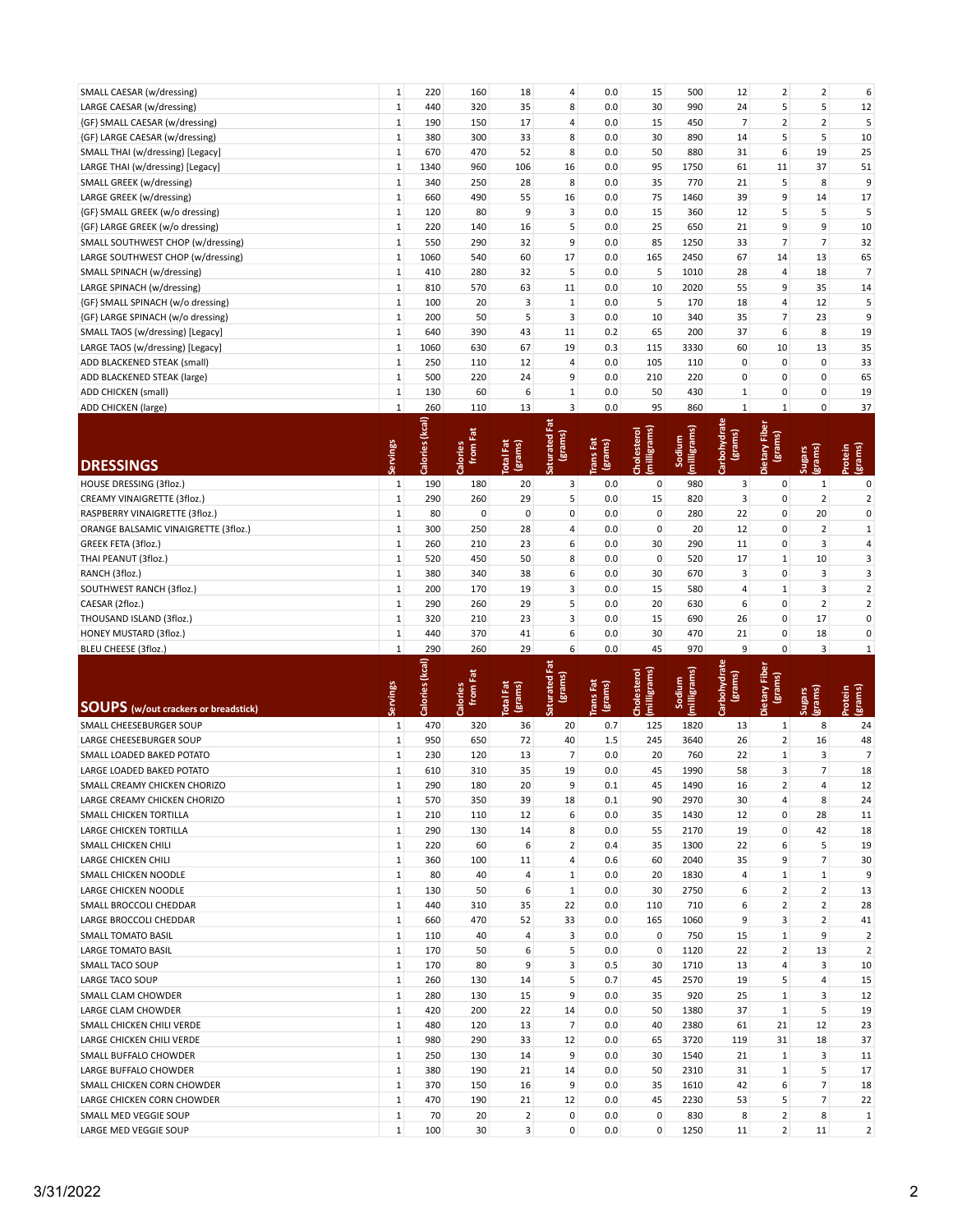| SMALL BEER CHEESE SOUP                           | $\mathbf 1$  | 580                      | 360                  | 40                          | 27                        | 0.0                         | 90                          | 1590                  | 32                      | $\pmb{0}$                | 5                                         | 21                        |
|--------------------------------------------------|--------------|--------------------------|----------------------|-----------------------------|---------------------------|-----------------------------|-----------------------------|-----------------------|-------------------------|--------------------------|-------------------------------------------|---------------------------|
| LARGE BEER CHEESE SOUP                           | $\mathbf 1$  | 870                      | 550                  | 61                          | 40                        | 0.0                         | 130                         | 2390                  | 49                      | $\mathbf{1}$             | 8                                         | 32                        |
| <b>FRENCH ONION SOUP</b>                         | $\mathbf 1$  | 490                      | 240                  | 27                          | 16                        | 0.0                         | 65                          | 1430                  | 38                      | $\overline{2}$           | 6                                         | 20                        |
| SALTINE CRACKERS (2 packages)                    | $\mathbf 1$  | 50                       | 10                   | $\mathbf 1$                 | $\pmb{0}$                 | 0.0                         | $\mathbf 0$                 | 180                   | 10                      | $\pmb{0}$                | $\pmb{0}$                                 | $\pmb{0}$                 |
| <b>BREADSTICK</b>                                | $\mathbf 1$  | 220                      | 120                  | 13                          | 3                         | 0.0                         | $\pmb{0}$                   | 650                   | 23                      | $\mathbf 1$              | $1\,$                                     | 4                         |
| <b>PASTA</b> (w/out breadstick)                  | Servings     | Calories (kcal)          | from Fat<br>Calories | <b>Total Fat</b><br>(grams) | ā<br>(grams)<br>iaturated | rans Fat<br>(grams)         | (milligrams)<br>Cholesterol | milligrams)<br>Sodium | Carbohydrate<br>(grams) | Dietary Fiber<br>(grams) | (grams)<br><b>Sugars</b>                  | (grams)<br>hotein         |
|                                                  |              |                          |                      |                             |                           |                             |                             |                       |                         |                          |                                           |                           |
| CAJUN CHICKEN ALFREDO [Grill & Pub]              | $\mathbf 1$  | 1660                     | 890                  | 99                          | 36                        | 0.5                         | 235                         | 2460                  | 101                     | 6                        | 12                                        | 78                        |
| CAJUN CHICKEN PENNE [Legacy]                     | $\mathbf 1$  | 1350                     | 660                  | 73                          | 31                        | 0.5                         | 215                         | 3540                  | 99                      | $\overline{7}$           | 11                                        | 72                        |
| MACKENZIE ALFREDO                                | $\mathbf 1$  | 1220                     | 550                  | 61                          | 25                        | 0.5                         | 210                         | 2310                  | 98                      | 6                        | 10                                        | 72                        |
| <b>TUSCAN PENNE</b>                              | $\mathbf 1$  | 1600                     | 970                  | 107                         | 17                        | 0.0                         | 125                         | 3130                  | 100                     | 5                        | 5                                         | 62                        |
| PESTO SHRIMP LINGUINE [Grill & Pub]              | $\mathbf 1$  | 1320                     | 780                  | 86                          | 15                        | 0.0                         | 280                         | 2450                  | 86                      | $\overline{7}$           | 5                                         | 53                        |
| PESTO CHICKEN LINGUINE [Legacy]                  | $\mathbf 1$  | 1430                     | 800                  | 88                          | 29                        | 0.5                         | 230                         | 2340                  | 90                      | 6                        | 8                                         | 70                        |
|                                                  | $\mathbf 1$  | 840                      | 420                  | 46                          | 26                        | 0.7                         | 195                         | 1840                  | 55                      | 3                        | 16                                        | 34                        |
| CHEESE RAVIOLI [Legacy]                          |              |                          |                      |                             |                           |                             |                             |                       |                         |                          |                                           |                           |
| BUFFALO CHICKEN MACK N CHEESE [Grill & Pub]      | $\mathbf 1$  | 1100                     | 430                  | 48                          | 23                        | 0.0                         | 200                         | 2940                  | 98                      | 4                        | 8                                         | 73                        |
| BUFFALO CHICKEN MACK N CHEESE [Legacy]           | $\mathbf 1$  | 1650                     | 840                  | 93                          | 50                        | 0.0                         | 305                         | 5600                  | 118                     | 4                        | 14                                        | 88                        |
| (GF) BUFFALO CHICKEN MACK N CHEESE [Grill & Pub] | $\mathbf 1$  | 1070                     | 420                  | 48                          | 23                        | 0.0                         | 200                         | 2890                  | 93                      | 4                        | 8                                         | 72                        |
| <b>BAKED ZITI</b>                                | $\mathbf 1$  | 1480                     | 710                  | 79                          | 39                        | 0.7                         | 205                         | 2440                  | 119                     | 6                        | 15                                        | 69                        |
| BAKED CHICKEN ALFREDO [Legacy]                   | $\mathbf 1$  | 1580                     | 760                  | 85                          | 41                        | 0.5                         | 250                         | 2460                  | 121                     | 6                        | 9                                         | 86                        |
| <b>BREADSTICK</b>                                | $\mathbf{1}$ | 220                      | 120                  | 13                          | 3                         | 0.0                         | $\pmb{0}$                   | 650                   | 23                      | $\mathbf{1}$             | $1\,$                                     | 4                         |
|                                                  |              |                          |                      |                             | ē                         |                             |                             |                       |                         |                          |                                           |                           |
| <b>BOWLS</b>                                     | ervings      | Slice (kcal)<br>Calories | from Fat<br>Calories | <b>Total Fat</b><br>(grams) | (grams)<br>aturated       | rans Fat<br>(grams)         | milligrams)<br>Cholesterol  | milligrams)<br>Sodium | Carbohydrate<br>(grams) | Dietary Fiber<br>(grams) | (grams)<br><b>Sugars</b>                  | (grams)<br><b>Inotein</b> |
| CORY'S THAI PEANUT [Legacy]                      | $\mathbf{1}$ | 960                      | 410                  | 46                          | 9                         | 0.0                         | 95                          | 2970                  | 86                      | 5                        | 41                                        | 49                        |
| FIESTA [Legacy]                                  | $\mathbf 1$  | 790                      | 790                  | 38                          | 14                        | 0.0                         | 100                         | 1640                  | 80                      | 16                       | 10                                        | 40                        |
| <b>GENERAL TSO [Legacy]</b>                      | $\mathbf 1$  | 720                      | 180                  | 19                          | 6                         | 0.0                         | 110                         | 3220                  | 89                      | 5                        | 5                                         | 48                        |
| CAJUN [Legacy]                                   | $\mathbf 1$  | 1030                     | 730                  | 82                          | 19                        | 0.0                         | 210                         | 2220                  | 41                      | 5                        | 6                                         | 41                        |
| <b>PIZZA</b>                                     | ervings      | Slice (kcal)<br>Calories | from Fat<br>Calories | <b>Total Fat</b><br>(grams) | ā<br>(grams)<br>iaturated | <b>Trans</b> Fat<br>(grams) | (milligrams)<br>Cholesterol | milligrams)<br>Sodium | Carbohydrate<br>(grams) | Dietary Fiber<br>(grams) | grams)<br><b>Sugars</b>                   | (grams)<br>Protein        |
|                                                  |              |                          |                      |                             |                           |                             |                             |                       |                         |                          |                                           |                           |
| <b>BBQ CHICKEN</b> (small original)              | 6            | 250                      | 80                   | 8                           | 4                         | 0.0                         | 25                          | 600                   | 32                      | $\mathbf{1}$             | $\overline{2}$                            | 14                        |
| <b>BBQ CHICKEN (small thin)</b>                  | 6            | 170                      | 70                   | 8                           | 4                         | 0.0                         | 30                          | 490                   | 14                      | $\mathbf{1}$             | $\overline{2}$                            | 12                        |
|                                                  |              |                          |                      |                             |                           |                             |                             |                       |                         |                          |                                           |                           |
| <b>BBQ CHICKEN (small gf)</b>                    | 8            | 160                      | 60                   | 6                           | 3                         | 0.0                         | 20                          | 370                   | 18                      | $\overline{2}$           | 3                                         | 8                         |
| BBQ CHICKEN (large original)                     | 8            | 380                      | 120                  | 13                          | 6                         | 0.0                         | 40                          | 910                   | 48                      | $\mathbf 1$              | 3                                         | 21                        |
| <b>BBQ CHICKEN (large thin)</b>                  | 8            | 290                      | 110                  | 12                          | 6                         | 0.0                         | 40                          | 770                   | 27                      | $\mathbf 1$              | 3                                         | 19                        |
| <b>BBQ PORK (small original)</b>                 | 6            | 260                      | 90                   | 10                          | 5                         | 0.0                         | 25                          | 630                   | 33                      | $\pmb{0}$                | 2                                         | 13                        |
|                                                  | 6            | 180                      | 80                   | $\overline{4}$              | 5                         | 0.0                         | 25                          | 500                   | 14                      | $\mathbf{1}$             | $\overline{2}$                            | 11                        |
| <b>BBQ PORK (small thin)</b>                     |              |                          |                      |                             |                           |                             |                             |                       |                         |                          |                                           |                           |
| BBQ PORK (small gf)                              | 8            | 160                      | 60                   | $\overline{7}$              | 3                         | 0.0                         | 20                          | 380                   | 18                      | $\overline{2}$           | 3                                         | $\overline{7}$            |
| <b>BBQ PORK (large original)</b>                 | 8            | 390                      | 130                  | 15                          | $\overline{7}$            | 0.0                         | 40                          | 930                   | 49                      | $\mathbf 1$              | 3                                         | 19                        |
| BBQ PORK (large thin)                            | 8            | 300                      | 120                  | 13                          | $\overline{7}$            | 0.0                         | 40                          | 790                   | 27                      | $\mathbf{1}$             | 3                                         | 17                        |
| <b>BUFFALO WING (small original)</b>             | 6            | 280                      | 110                  | 12                          | $\overline{4}$            | 0.0                         | 25                          | 890                   | 31                      | $\pmb{0}$                | $\mathbf{1}$                              | 14                        |
| <b>BUFFALO WING (small thin)</b>                 | 6            | 190                      | 100                  | 11                          | 5                         | 0.0                         | 25                          | 760                   | 13                      | $\mathbf{1}$             | $\mathbf 0$                               | 12                        |
| BUFFALO WING (small gf)                          | 8            | 180                      | 80                   | 9                           | 4                         | 0.0                         | 20                          | 590                   | 17                      | $\overline{2}$           | $\overline{2}$                            | 8                         |
| BUFFALO WING (large original)                    | 8            | 410                      | 170                  | 19                          | $\overline{7}$            | 0.0                         | 40                          | 1330                  | 46                      | $\mathbf{1}$             | $\mathbf{1}$                              | 21                        |
| BUFFALO WING (large thin)                        | 8            | 320                      | 150                  | 17                          | $\overline{7}$            | 0.0                         | 40                          | 1200                  | 25                      | $\mathbf{1}$             | 4                                         | 19                        |
| <b>CLASSIC CHEESE</b> (small original)           | 6            | 240                      | 80                   | 8                           | 4                         | 0.0                         | 20                          | 560                   | 31                      | 0                        | $\overline{2}$                            | 11                        |
| CLASSIC CHEESE (small thin)                      | 6            | 150                      | 70                   | $\overline{7}$              | 4                         | 0.0                         | 20                          | 430                   | 12                      | $\mathbf{1}$             | $\overline{2}$                            | 9                         |
| CLASSIC CHEESE (small gf)                        | 8            | 150                      | 50                   | 6                           | 3                         | 0.0                         | 15                          | 330                   | 17                      | $\overline{2}$           | 3                                         | 6                         |
| CLASSIC CHEESE (large original)                  | 8            | 350                      | 110                  | 13                          | $\overline{7}$            | 0.0                         | 30                          | 790                   | 46                      | $\mathbf{1}$             | 3                                         | 17                        |
| CLASSIC CHEESE (large thin)                      | 8            | 260                      | 100                  | 11                          | 6                         | 0.0                         | 30                          | 650                   | 25                      | $\mathbf{1}$             | $\overline{2}$                            | 15                        |
| FLATHEAD (small original)                        | 6            | 300                      | 120                  | 14                          | 6                         | 0.1                         | 40                          | 670                   | 32                      | $\mathbf 1$              | $\mathbf{1}$                              | 16                        |
| FLATHEAD (small thin)                            | 6            | 220                      | 110                  | 13                          | 6                         | 0.1                         | 40                          | 530                   | 14                      | $\mathbf 1$              | $\mathbf 1$                               | 14                        |
|                                                  |              |                          |                      |                             |                           |                             |                             |                       |                         |                          |                                           |                           |
| FLATHEAD (small gf)                              | 8            | 200                      | 90                   | 10                          | 5                         | 0.0                         | 30                          | 410                   | 18                      | $\overline{2}$           | $\overline{2}$                            | 10                        |
| FLATHEAD (large original)                        | 8            | 430                      | 170                  | 19                          | 4                         | 0.1                         | 50                          | 960                   | 48                      | $\mathbf{1}$             | 2                                         | 23                        |
| FLATHEAD (large thin)                            | 8            | 340                      | 150                  | 17                          | 8                         | 0.1                         | 50                          | 820                   | 27                      | $\overline{2}$           | $\mathbf 1$                               | 21                        |
| FRESH TOMATO BASIL (small original)              | 6            | 240                      | 80                   | 9                           | 3                         | 0.0                         | 15                          | 490                   | 32                      | $\mathbf{1}$             | 3                                         | 9                         |
| FRESH TOMATO BASIL (small thin)                  | 6            | 160                      | 70                   | 8                           | 3                         | 0.0                         | 15                          | 360                   | 14                      | $\mathbf 1$              | 3                                         | 7                         |
| FRESH TOMATO BASIL (small gf)                    | 8            | 140                      | 60                   | 3                           | $\overline{2}$            | 0.0                         | 10                          | 280                   | 18                      | $\overline{2}$           | $\overline{4}$                            | 5                         |
| FRESH TOMATO BASIL (large original)              | 8            | 350                      | 120                  | 13                          | 5                         | 0.0                         | 20                          | 690                   | 48                      | $\mathbf{1}$             | 4                                         | 14                        |
| FRESH TOMATO BASIL (large thin)                  | 8            | 260                      | 1040                 | 12                          | 5                         | 0.0                         | 20                          | 550                   | 27                      | $\overline{2}$           | 3                                         | 12                        |
| GOOD OL' BOY (small original)                    | 6            | 260                      | 100                  | 11                          | 5                         | 0.0                         | 25                          | 700                   | 31                      | $\mathbf 1$              | $\overline{2}$                            | 12                        |
| GOOD OL' BOY (small thin)                        | 6            | 180                      | 90                   | 10                          | 5                         | 0.0                         | 25                          | 570                   | 12                      | $\mathbf{1}$             | $\overline{2}$                            | 9                         |
| GOOD OL' BOY (small gf)                          | 8            | 170                      | 70                   | 8                           | 4                         | 0.0                         | 20                          | 430                   | 17                      | $\overline{2}$           | 3                                         | 6                         |
| GOOD OL' BOY (large original)                    | 8            | 400                      | 160                  | 17                          | 8                         | 0.0                         | 45                          | 1040                  | 46                      | $\mathbf{1}$             | 3                                         | 18                        |
| GOOD OL' BOY (large thin)                        | 8<br>6       | 310                      | 140                  | 16                          | 8                         | 0.0                         | 45                          | 910                   | 25                      | 2<br>$\mathbf 1$         | $\overline{2}$<br>$\overline{\mathbf{3}}$ | 16                        |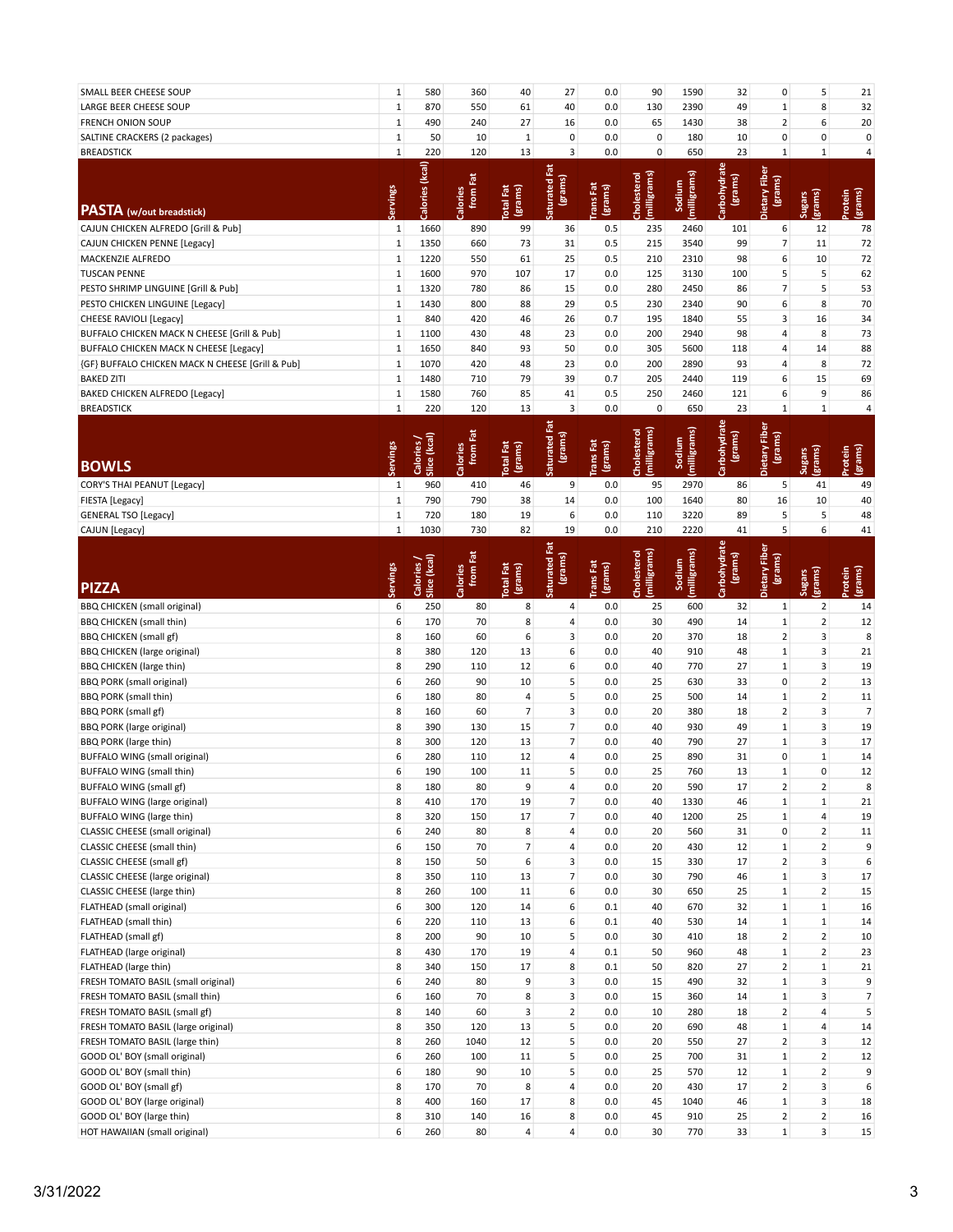| HOT HAWAIIAN (small thin)                         | 6 | 180 | 70  | 8              | 4              | 0.0     | 30 | 630  | 15 | 1                       | 3              | 12 |
|---------------------------------------------------|---|-----|-----|----------------|----------------|---------|----|------|----|-------------------------|----------------|----|
| HOT HAWAIIAN (small gf)                           | 8 | 180 | 60  | $\overline{7}$ | 3              | 0.0     | 20 | 630  | 21 | $\overline{2}$          | 5              | 9  |
| HOT HAWAIIAN (large original)                     | 8 | 390 | 130 | 14             | 6              | 0.0     | 40 | 1130 | 49 | $\mathbf{1}$            | 4              | 22 |
| HOT HAWAIIAN (large thin)                         | 8 | 300 | 110 | 13             | 6              | 0.0     | 40 | 990  | 28 | $\overline{2}$          | 4              | 20 |
| HUMBLE PIE (small original)                       | 6 | 290 | 140 | 15             | 5              | 0.0     | 20 | 420  | 31 | 0                       | 0              | 10 |
|                                                   |   |     |     |                |                |         |    |      |    |                         |                |    |
| HUMBLE PIE (small thin)                           | 6 | 210 | 120 | 14             | 5              | 0.0     | 20 | 280  | 13 | 1                       | 0              | 8  |
| HUMBLE PIE (small gf)                             | 8 | 190 | 100 | 11             | 4              | 0.0     | 15 | 220  | 17 | $\overline{2}$          | $\overline{2}$ | 5  |
| HUMBLE PIE (large original)                       | 8 | 420 | 180 | 20             | 8              | $0.0\,$ | 30 | 640  | 47 | $\mathbf 1$             | $\mathbf{1}$   | 15 |
| HUMBLE PIE (large thin)                           | 8 | 330 | 170 | 19             | 8              | 0.0     | 30 | 500  | 25 | $\mathbf 1$             | 0              | 13 |
| ITALIAN GRINDER (small original)                  | 6 | 320 | 140 | 16             | 5              | 0.0     | 35 | 980  | 32 | $\mathbf{1}$            | $1\,$          | 15 |
| ITALIAN GRINDER (small thin)                      | 6 | 240 | 130 | 14             | 5              | 0.0     | 35 | 850  | 14 | $\mathbf{1}$            | $\mathbf{1}$   | 13 |
| ITALIAN GRINDER (small gf)                        | 8 | 210 | 100 | 11             | 4              | 0.0     | 25 | 640  | 18 | $\overline{2}$          | $\overline{2}$ | 9  |
| ITALIAN GRINDER (large original)                  | 8 | 470 | 200 | 22             | 8              | 0.0     | 50 | 1390 | 49 | $\mathbf 1$             | $\overline{2}$ | 22 |
|                                                   |   |     |     |                |                |         |    |      |    |                         |                |    |
| ITALIAN GRINDER (large thin)                      | 8 | 390 | 200 | 22             | 8              | 0.0     | 55 | 1330 | 28 | $\overline{\mathbf{c}}$ | $\overline{2}$ | 21 |
| JALAPEÑO POPPER (small original)                  | 6 | 330 | 140 | 15             | 8              | 0.0     | 40 | 740  | 34 | $\mathbf{1}$            | $\mathbf{1}$   | 15 |
| JALAPEÑO POPPER (small thin)                      | 6 | 250 | 130 | 14             | $\overline{7}$ | 0.0     | 40 | 610  | 16 | $\mathbf 1$             | $\mathbf{1}$   | 13 |
| JALAPEÑO POPPER (small gf)                        | 8 | 220 | 100 | 11             | 6              | 0.0     | 30 | 460  | 19 | $\overline{2}$          | $\overline{2}$ | 9  |
| JALAPEÑO POPPER (large original)                  | 8 | 490 | 210 | 23             | 11             | 0.0     | 55 | 1110 | 51 | $\mathbf 1$             | $\overline{2}$ | 23 |
| JALAPEÑO POPPER (large thin)                      | 8 | 400 | 190 | 21             | 11             | 0.0     | 55 | 970  | 30 | $\overline{2}$          | $\mathbf{1}$   | 21 |
| MACKENZIE RIVER (small original)                  | 6 | 270 | 110 | 13             | 4              | 0.0     | 15 | 440  | 32 | $\mathbf{1}$            | $1\,$          | 10 |
|                                                   |   |     |     |                |                |         |    |      |    |                         |                |    |
| MACKENZIE RIVER (small thin)                      | 6 | 180 | 100 | 11             | 4              | 0.0     | 15 | 310  | 13 | $\mathbf 1$             | $\mathbf{1}$   | 8  |
| MACKENZIE RIVER (small gf)                        | 8 | 170 | 80  | 9              | 3              | 0.0     | 10 | 240  | 18 | $\overline{2}$          | $\overline{2}$ | 5  |
| MACKENZIE RIVER (large original)                  | 8 | 400 | 170 | 19             | $\overline{7}$ | 0.0     | 25 | 660  | 48 | $\mathbf 1$             | $1\,$          | 15 |
| MACKENZIE RIVER (large thin)                      | 8 | 300 | 150 | 17             | 6              | 0.0     | 20 | 500  | 27 | $\overline{2}$          | $\mathbf{1}$   | 12 |
| POLYNESIAN (small original)                       | 6 | 240 | 80  | 8              | 3              | 0.0     | 20 | 600  | 33 | $\mathbf 1$             | 3              | 12 |
| POLYNESIAN (small thin)                           | 6 | 160 | 70  | 7              | 3              | 0.0     | 20 | 470  | 15 | $\mathbf 1$             | 3              | 9  |
| POLYNESIAN (small gf)                             | 8 | 150 | 50  | 6              | $\overline{2}$ | 0.0     | 15 | 360  | 19 | $\overline{2}$          | 4              | 6  |
|                                                   |   |     |     |                |                |         |    |      |    | $\overline{2}$          |                |    |
| POLYNESIAN (large original)                       | 8 | 360 | 110 | 13             | 5              | 0.0     | 30 | 890  | 50 |                         | 4              | 17 |
| POLYNESIAN (large thin)                           | 8 | 270 | 100 | 11             | 5              | 0.0     | 30 | 760  | 29 | $\overline{\mathbf{2}}$ | 4              | 15 |
| RANCHER (small original)                          | 6 | 280 | 100 | 11             | 5              | 0.1     | 25 | 670  | 32 | $\mathbf 1$             | 3              | 13 |
| RANCHER (small thin)                              | 6 | 190 | 90  | 10             | 5              | 0.1     | 25 | 540  | 13 | $\mathbf{1}$            | 3              | 11 |
| RANCHER (small gf)                                | 8 | 180 | 70  | 8              | 4              | 0.1     | 20 | 410  | 18 | $\overline{2}$          | 4              | 8  |
| RANCHER (large original)                          | 8 | 410 | 150 | 17             | $\overline{7}$ | 0.2     | 40 | 950  | 48 | $\mathbf 1$             | 4              | 20 |
| RANCHER (large thin)                              | 8 | 320 | 140 | 15             | $\overline{7}$ | 0.2     | 40 | 810  | 27 | $\overline{\mathbf{2}}$ | 3              | 18 |
|                                                   | 6 | 280 | 110 | 12             | 4              | 0.0     | 35 | 680  | 34 | $\mathbf{1}$            | 3              | 11 |
| REUBEN (small original)                           |   |     |     |                |                |         |    |      |    |                         |                |    |
| REUBEN (small thin)                               | 6 | 200 | 100 | 11             | 4              | 0.0     | 35 | 550  | 16 | $\mathbf 1$             | 3              | 9  |
| REUBEN (small gf)                                 | 8 | 180 | 80  | 9              | 3              | 0.0     | 25 | 420  | 19 | $\overline{2}$          | 4              | 6  |
| REUBEN (large original)                           | 8 | 430 | 170 | 19             | $\overline{7}$ | 0.0     | 55 | 1050 | 51 | $\mathbf{1}$            | 4              | 17 |
| REUBEN (large thin)                               | 8 | 340 | 160 | 18             | $\overline{7}$ | 0.0     | 55 | 9040 | 30 | $\overline{\mathbf{c}}$ | 4              | 15 |
| SEDONA (small original)                           | 6 | 270 | 90  | 10             | 5              | 0.0     | 30 | 540  | 34 | $\mathbf{1}$            | $\overline{2}$ | 13 |
| SEDONA (small thin)                               | 6 | 190 | 80  | 9              | 5              | 0.0     | 30 | 410  | 15 | $\overline{2}$          | $\overline{2}$ | 11 |
| SEDONA (small gf)                                 | 8 | 170 | 70  | 7              | 4              | 0.0     | 20 | 310  | 19 | $\overline{2}$          | 3              | 8  |
|                                                   |   |     |     |                |                |         |    |      |    |                         |                |    |
| SEDONA (large original)                           | 8 | 410 | 140 | 16             | $\overline{7}$ | 0.0     | 45 | 810  | 51 | $\overline{2}$          | 3              | 20 |
| SEDONA (large thin)                               | 8 | 320 | 130 | 14             | $\overline{7}$ | 0.0     | 45 | 670  | 30 | $\overline{2}$          | 2              | 18 |
| SEQUOIA (small original)                          | 6 | 260 | 100 | 10             | 4              | 0.0     | 15 | 510  | 32 | $\mathbf{1}$            | $\mathbf{1}$   | 10 |
| SEQUOIA (small thin)                              | 6 | 180 | 90  | 10             | 4              | 0.0     | 15 | 380  | 14 | $\mathbf 1$             | 0              | 8  |
| SEQUOIA (small gf)                                | 8 | 160 | 70  | 8              | 3              | 0.0     | 10 | 290  | 18 | $\overline{2}$          | $\overline{2}$ | 6  |
| SEQUOIA (large original)                          | 8 | 390 | 160 | 17             | 6              | 0.0     | 20 | 770  | 48 | $\overline{2}$          | $\mathbf 1$    | 16 |
| SEQUOIA (large thin)                              | 8 | 300 | 140 | 16             | 5              | 0.0     | 20 | 630  | 27 | $\overline{2}$          | 0              | 14 |
|                                                   |   |     |     |                | 5              |         |    |      |    |                         |                |    |
| SMOKIN' Q (small original) [Grill & Pub]          | 6 | 310 | 120 | 13             |                | 0.0     | 35 | 900  | 34 | $\mathbf 1$             | 3              | 16 |
| SMOKIN' Q (small thin) [Grill & Pub]              | 6 | 230 | 110 | 12             | 5              | 0.0     | 35 | 770  | 16 | $\mathbf 1$             | 3              | 14 |
| SMOKIN' Q (small gf) [Grill & Pub]                | 8 | 200 | 90  | 9              | 4              | 0.0     | 30 | 580  | 19 | $\overline{\mathbf{c}}$ | 4              | 10 |
| SMOKIN' Q (large original) [Grill & Pub]          | 8 | 450 | 170 | 19             | 8              | 0.0     | 55 | 1310 | 51 | $\mathbf{1}$            | 4              | 24 |
| SMOKIN' Q (large thin) [Grill & Pub]              | 8 | 360 | 160 | 17             | $\overline{7}$ | 0.0     | 55 | 1170 | 30 | $\mathbf 1$             | 4              | 22 |
| STOCKMAN (small original)                         | 6 | 320 | 140 | 15             | $\overline{7}$ | 0.0     | 40 | 790  | 31 | $\mathbf 1$             | 3              | 16 |
| STOCKMAN (small thin)                             | 6 | 240 | 130 | 14             | 6              | 0.0     | 40 | 660  | 12 | $\mathbf 1$             | $\overline{2}$ | 14 |
| STOCKMAN (small gf)                               | 8 | 210 | 100 | 11             | 5              | 0.0     | 30 | 500  | 17 | $\overline{2}$          | 3              | 10 |
|                                                   |   |     |     |                |                |         |    |      |    |                         |                |    |
| STOCKMAN (large original)                         | 8 | 470 | 200 | 23             | 10             | 0.0     | 60 | 1130 | 46 | $\mathbf{1}$            | 3              | 24 |
| STOCKMAN (large thin)                             | 8 | 380 | 190 | 21             | 10             | 0.0     | 60 | 990  | 25 | $\overline{2}$          | $\overline{2}$ | 22 |
| STEAK CHIMICHURRI - LIMITED TIME (small original) | 6 | 310 | 150 | 17             | 5              | 0.0     | 20 | 440  | 32 | $\mathbf 1$             | $\mathbf 1$    | 11 |
| STEAK CHIMICHURRI - LIMITED TIME (small thin)     | 6 | 230 | 140 | 15             | 5              | 0.0     | 20 | 310  | 14 | $1\,$                   | $\mathbf{1}$   | 9  |
| STEAK CHIMICHURRI - LIMITED TIME (small gf)       | 8 | 200 | 110 | 12             | 4              | 0.0     | 15 | 240  | 18 | $\overline{2}$          | $\overline{2}$ | 6  |
| STEAK CHIMICHURRI - LIMITED TIME (large original) | 8 | 460 | 220 | 25             | $\overline{7}$ | 0.0     | 30 | 660  | 48 | $1\,$                   | $\mathbf{1}$   | 17 |
| STEAK CHIMICHURRI - LIMITED TIME (large thin)     | 8 | 370 | 210 | 23             | $\overline{7}$ | 0.0     | 30 | 520  | 27 | $\overline{2}$          | $\mathbf{1}$   | 15 |
| THAI PIE (small original)                         | 6 | 290 | 100 | 11             | 4              | 0.0     | 25 | 640  | 36 | $\mathbf 1$             | 4              | 15 |
|                                                   |   |     |     |                |                |         |    |      |    |                         |                |    |
| THAI PIE (small thin)                             | 6 | 210 | 90  | 10             | 4              | 0.0     | 25 | 510  | 17 | $\mathbf{1}$            | 4              | 13 |
| THAI PIE (small gf)                               | 8 | 190 | 70  | 8              | 3              | 0.0     | 15 | 390  | 21 | $\overline{2}$          | 4              | 9  |
| THAI PIE (large original)                         | 8 | 420 | 150 | 17             | 6              | 0.0     | 35 | 910  | 53 | $\overline{2}$          | 5              | 22 |
| THAI PIE (large thin)                             | 8 | 330 | 140 | 15             | 6              | 0.0     | 35 | 770  | 32 | 2 <sup>1</sup>          | 5              | 20 |
|                                                   |   |     |     |                |                |         |    |      |    |                         |                |    |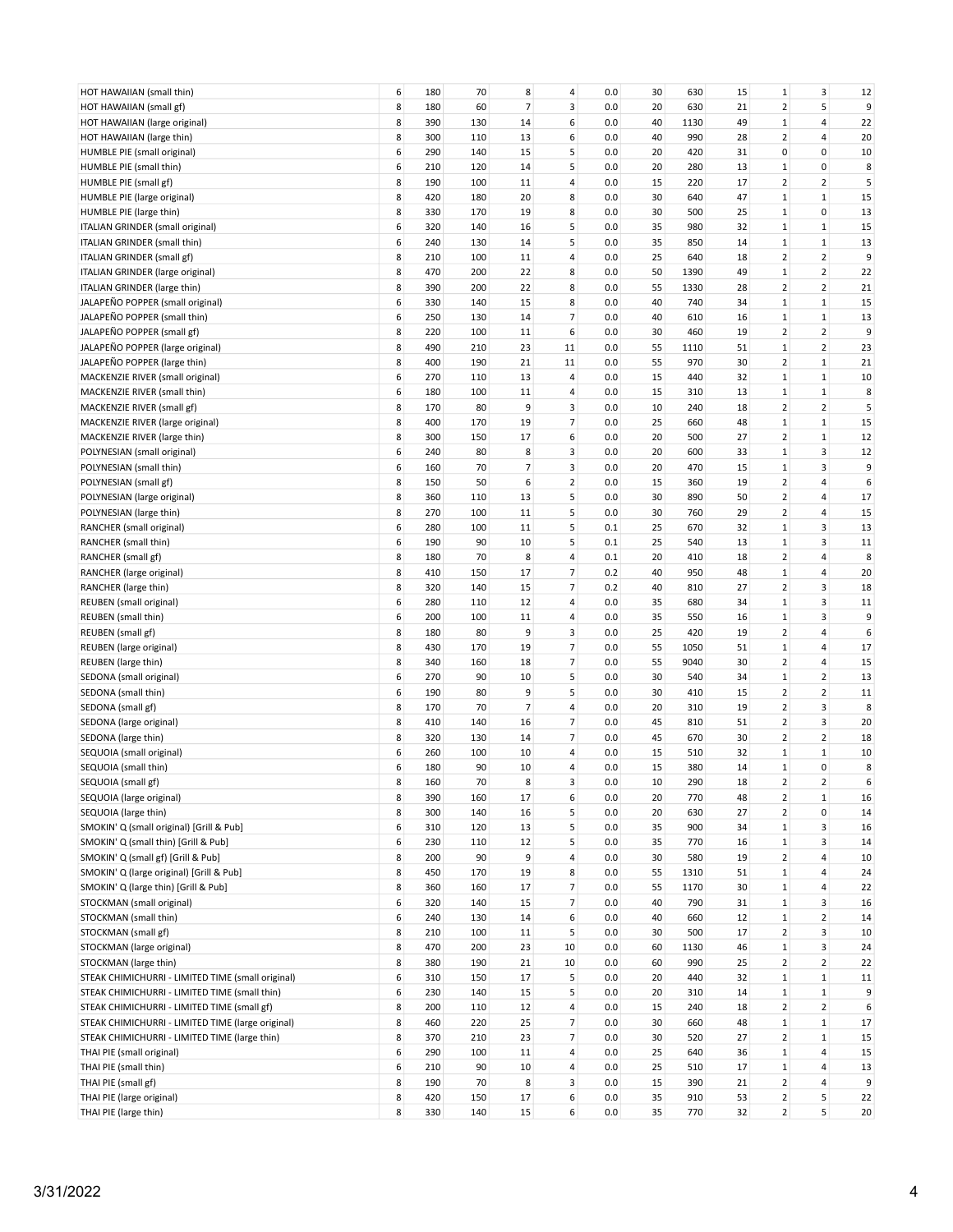| <b>SANDWICHES &amp; WRAPS</b>                                                           | Serving                      | Calories (kcal) | from Fat<br>Calories | <b>Total Fat</b><br>(grams) | Fat<br>(grams)<br>aturated | <b>TransFat</b><br>(grams) | (milligrams)<br>Cholesterol | (milligrams)<br>Sodium | Carbohydrat<br>(grams)            | Dietary Fibe<br>(grams)  | (grams)<br><b>Sugars</b> | (grams)<br>Protein |
|-----------------------------------------------------------------------------------------|------------------------------|-----------------|----------------------|-----------------------------|----------------------------|----------------------------|-----------------------------|------------------------|-----------------------------------|--------------------------|--------------------------|--------------------|
| BIG BOMBER WRAP (w/ tortilla chips) [Legacy]                                            | $\mathbf{1}$                 | 1260            | 660                  | 73                          | 19                         | 0.0                        | 125                         | 4420                   | 102                               | 8                        | 8                        | 51                 |
| CHICKEN CAESAR WRAP (w/ tortilla chips) [Legacy]                                        | $\mathbf 1$                  | 1320            | 700                  | 78                          | 16                         | 0.0                        | 130                         | 2920                   | 103                               | $\overline{7}$           | 5                        | 58                 |
| GREEN HORN VEGGIE WRAP (w/ tortilla chips) [Legacy]                                     | $\mathbf 1$                  | 1060            | 540                  | 60                          | 15                         | 0.0                        | 40                          | 1820                   | 107                               | 10                       | 9                        | 30                 |
| GREEN HORN VEGGIE WRAP (w/ tortilla chips) [Grill & Pub]                                | $\mathbf{1}$                 | 1100            | 570                  | 64                          | 15                         | 0.0                        | 40                          | 1080                   | 113                               | 9                        | 7                        | 28                 |
| ITALIAN CHICKEN PANINI (w/ fries) [Grill & Pub]                                         | $\mathbf{1}$                 | 1550            | 850                  | 95                          | 21                         | 0.0                        | 140                         | 3690                   | 112                               | 12                       | 8                        | 65                 |
| ITALIAN CHICKEN PANINI (w/ baked fries) [Legacy]                                        | $\mathbf 1$                  | 1480            | 790                  | 87                          | 20                         | 0.0                        | 140                         | 3690                   | 112                               | 12                       | 8                        | 65                 |
| PORK TENDERLOIN SAMMY (w/ fries)                                                        | $\mathbf{1}$                 | 1660            | 540                  | 60                          | 17                         | 0.0                        | 130                         | 4620                   | 205                               | 14                       | 10                       | 74                 |
| PULLED PORK SAMMY (w/ fries) [Grill & Pub]                                              | $\mathbf{1}$                 | 1280            | 480                  | 53                          | 13                         | 0.0                        | 110                         | 4520                   | 145                               | $\overline{7}$           | 26                       | 48                 |
| PULLED PORK SAMMY (w/ baked fries) [Legacy]                                             | $\mathbf{1}$                 | 1200            | 410                  | 46                          | 11                         | 0.0                        | 110                         | 4770                   | 149                               | $\overline{7}$           | 29                       | 28                 |
| RUSTLER'S REUBEN (w/ fries) [Grill & Pub]                                               | $\mathbf{1}$                 | 1380            | 690                  | 76                          | 24                         | 0.0                        | 165                         | 3920                   | 123                               | 13                       | 24                       | 49                 |
| RUSTLER'S REUBEN (w/ baked fries) [Legacy]                                              | $\mathbf 1$<br>$\mathbf{1}$  | 1520<br>1170    | 631<br>610           | 70<br>67                    | 21<br>14                   | 0.0<br>0.0                 | 165<br>135                  | 5330<br>2500           | 168<br>82                         | 17<br>$\overline{7}$     | 24<br>$\overline{7}$     | 53                 |
| SANTA FE CHICKEN SAMMY (w/ tortilla chips)<br>SONORAN WRAP (w/ tortilla chips) [Legacy] | $\mathbf{1}$                 | 1320            | 640                  | 72                          | 18                         | 0.0                        | 110                         | 2340                   | 124                               | 12                       | 11                       | 62<br>48           |
| SPICY CHICKEN SAMMY (w/ fries) [Grill & Pub]                                            | $\mathbf 1$                  | 1540            | 680                  | 76                          | 20                         | 0.0                        | 185                         | 5020                   | 135                               | $\overline{7}$           | 19                       | 80                 |
| WILLOW CREEK SAMMY (w/ tortilla chips) [Legacy]                                         | $\mathbf{1}$                 | 1190            | 640                  | 71                          | 18                         | 0.0                        | 125                         | 3010                   | 89                                | 8                        | 8                        | 55                 |
| WILLOW CREEK SAMMY (w/ tortilla chips) [Grill & Pub]                                    | $\mathbf 1$                  | 1280            | 690                  | 76                          | 18                         | 0.0                        | 125                         | 3070                   | 99                                | 8                        | 98                       | 55                 |
| WRANGLER SAMMY (w/ tortilla chips)                                                      | $\mathbf{1}$                 | 1270            | 700                  | 77                          | 22                         | 0.0                        | 145                         | 2100                   | 87                                | $\overline{7}$           | 8                        | 55                 |
|                                                                                         | serving                      | Calories (kcal) | from Fat<br>lories   | Total Fat<br>(grams)        | ã<br>(grams)<br>aturated   | rans Fat<br>(grams)        | milligrams)<br>Cholestero   | milligrams)<br>Sodium  | Carbohydrate<br>(grams)           | etary Fiber<br>(grams)   | grams)<br><b>Sugars</b>  | (grams)<br>rotein  |
| <b>BURGERS</b> (w/out fries) [Grill & Pub]                                              |                              |                 | గ్                   |                             |                            |                            |                             |                        |                                   |                          |                          |                    |
| <b>BLACK BEAN BURGER</b>                                                                | $\mathbf{1}$                 | 800             | 400                  | 44                          | 10                         | 0.0                        |                             |                        | 70                                | 5                        | 15                       | 33                 |
| BLEU ONION BBQ BURGER                                                                   | $\mathbf 1$                  | 1160            | 600                  | 67                          | 9                          | 3.1                        | 195                         | 2190                   | 66                                | $\mathbf 1$              | 16                       | 59                 |
| GRIZZLY BURGER (w/out cheese)                                                           | $\mathbf 1$                  | 880             | 480                  | 53                          | $\mathbf{1}$               | 3.0                        | 160                         | 880                    | 47                                | $\mathbf{1}$             | $\overline{7}$           | 49                 |
| add American                                                                            | $\mathbf{1}$                 | 70              | 50                   | 6                           | 4                          | 0.0                        | 15                          | 325                    | $\mathbf 0$                       | $\mathbf 0$              | $\mathbf 0$              | 0                  |
| add Cheddar                                                                             | $\mathbf{1}$                 | 110             | 90                   | 9                           | 5                          | 0.0                        | 30                          | 180                    | 0                                 | $\pmb{0}$                | 0                        | $\overline{7}$     |
| add Provolone                                                                           | $\mathbf{1}$                 | 80              | 50                   | 6                           | 4                          | 0.0                        | 15                          | 200                    | $\mathbf 0$                       | $\mathbf 0$              | 0                        | 6                  |
| add Gouda                                                                               | $\mathbf 1$                  | 80              | 60                   | $\overline{7}$              | 4                          | 0.0                        | 20                          | 115                    | $\mathbf 0$                       | $\mathbf 0$              | 0                        | 5                  |
| add Pepper Jack                                                                         | $\mathbf{1}$                 | 90              | 60                   | $\overline{7}$              | 4                          | 0.0                        | 20                          | 120                    | $\mathbf{0}$                      | $\mathbf 0$              | $\mathbf 0$              | 6                  |
| add Goat Cheese                                                                         | $\mathbf{1}$<br>$\mathbf{1}$ | 70<br>80        | 60<br>60             | 6<br>$\overline{7}$         | 4<br>5                     | 0.0<br>0.0                 | 25<br>25                    | 100<br>250             | $\mathbf 0$<br>0                  | $\mathbf 0$<br>$\pmb{0}$ | 1<br>0                   | 5<br>5             |
| add Feta<br>add Bleu Cheese                                                             | $\mathbf{1}$                 | 100             | 70                   | 8                           | 5                          | 0.0                        | 20                          | 400                    | $\mathbf{1}$                      | $\mathbf 0$              | 0                        | 6                  |
| add Asiago                                                                              | $\mathbf{1}$                 | 110             | 80                   | 9                           | 6                          | 0.0                        | 15                          | 340                    | 0                                 | $\pmb{0}$                | 0                        | 6                  |
| POUTINE                                                                                 | $\mathbf{1}$                 | 1410            | 820                  | 91                          | 16                         | 3.0                        | 265                         | 3360                   | 63                                | $\mathbf 1$              | 9                        | 81                 |
| KODIAK BURGER (w/out cheese)                                                            | $\mathbf{1}$                 | 1450            | 890                  | 98                          | $\mathbf{1}$               | 6.1                        | 325                         | 1030                   | 47                                | $\mathbf{1}$             | 7                        | 88                 |
| add American                                                                            | $\mathbf{1}$                 | 140             | 100                  | 11.4                        | 7.6                        | 0                          | 30                          | 650                    | 0                                 | $\pmb{0}$                | 0                        | $\mathbf 0$        |
| add Cheddar                                                                             | $\mathbf 1$                  | 220             | 180                  | 18.8                        | 10.2                       | 0                          | 60                          | 360                    | 0                                 | $\mathbf 0$              | 0                        | 14                 |
| add Provolone                                                                           | $\mathbf{1}$                 | 160             | 100                  | 12                          | 7.8                        | 0                          | 30                          | 400                    | 0                                 | $\pmb{0}$                | 0                        | 12                 |
| add Gouda                                                                               | $\mathbf{1}$                 | 160             | 120                  | 13                          | 8.2                        | 0                          | 40                          | 230                    | 0                                 | $\mathbf 0$              | 0                        | 10                 |
| add Pepper Jack                                                                         | $\mathbf{1}$                 | 180             | 120                  | 13.8                        | 8.6                        | 0                          | 40                          | 240                    | 0                                 | $\mathbf 0$              | 0                        | 12                 |
| add Goat Cheese                                                                         | $\mathbf{1}$                 | 140             | 110                  | 12                          | $\overline{7}$             | 0.0                        | 50                          | 200                    | 0                                 | $\mathbf 0$              | $\overline{2}$           | 10                 |
| add Feta                                                                                | $\mathbf{1}$                 | 160             | 130                  | 14                          | 10                         | 0.0                        | 50                          | 510                    | 0                                 | $\mathbf 0$              | 0                        | 10                 |
| add Bleu Cheese                                                                         | 1                            | 200             | 150                  | $16\,$                      | 11                         | 0.0                        | 40                          | 790                    | $\overline{2}$                    | $\pmb{0}$                | $\pmb{0}$                | 12                 |
| add Asiago                                                                              | $\mathbf 1$                  | 230             | 150                  | 17                          | 11                         | 0.0                        | 35                          | 680                    | 0                                 | $\mathbf 0$              | $\pmb{0}$                | 12                 |
| OL' PROSPECTOR                                                                          | $\mathbf 1$                  | 1140            | 630                  | 70                          | 28                         | 2.0                        | 245                         | 1870                   | 65                                | $\mathbf 1$              | 9                        | 61                 |
| RISE & SHINE                                                                            | $\mathbf 1$                  | 1430            | 820                  | 91                          | 15                         | 3.0                        | 470                         | 3270                   | 63                                | $\mathbf 2$              | 17                       | 86                 |
| SMOKEHOUSE                                                                              | $\mathbf 1$                  | 1450            | 860                  | 96                          | 17                         | 3.0                        | 300                         | 3130                   | 50                                | $\mathbf 1$              | $\overline{7}$           | 93                 |
| CALIFORNIAN                                                                             | $\mathbf{1}$                 | 1400            | 820                  | 91                          | 15                         | 3.0                        | 255                         | 2630                   | 60                                | $\overline{4}$           | 13                       | 81                 |
| <b>PUB CLASSICS [Grill &amp; Pub]</b>                                                   | erving                       | Calories (kcal) | from Fat<br>Calories | Total Fat<br>(grams)        | aturated Fat<br>(grams)    | rans Fat<br>(grams)        | milligrams)<br>holesterol   | milligrams)<br>Sodium  | arbohydrate<br>(grams)            | etary Fiber<br>(grams)   | grams)<br><b>Sugars</b>  | (grams)<br>rotein  |
| <b>BAJA FISH TACOS (crispy)</b>                                                         | $\mathbf 1$                  | 1270            | 500                  | 56                          | 10                         | 0.0                        | 100                         | 1280                   | 154                               | 9                        | 18                       | 47                 |
| BAJA FISH TACOS (grilled)                                                               | $\mathbf 1$                  | 1110            | 420                  | 46                          | $\boldsymbol{9}$           | 0.0                        | 60                          | 1230                   | 137                               | $\overline{7}$           | 15                       | 43                 |
| FISH & CHIPS                                                                            | $\mathbf 1$                  | 1630            | 780                  | 86                          | 14                         | 0.0                        | 185                         | 3040                   | 159                               | 11                       | 29                       | 56                 |
| MACKENZIE MEATLOAF                                                                      | $\mathbf 1$                  | 2320            | 1520                 | 169                         | 57                         | 2.2                        | 390                         | 5850                   | 122                               | 8                        | 56                       | 86                 |
| STREET TACO TRIO                                                                        | $\mathbf 1$                  | 820             | 370                  | 39                          | $11\,$                     | 0.0                        | 215                         | 2880                   | 65                                | 8                        | 12                       | 58                 |
| <b>SIDES &amp; MISC</b>                                                                 | Serving                      | Calories (kcal) | from Fat<br>Calories | Total Fat<br>(grams)        | 츈<br>(grams)<br>aturated   | rans Fat<br>(grams)        | (milligrams)<br>Cholesterol | milligrams)<br>Sodium  | <b>bohydrate</b><br>(grams)<br>దే | Dietary Fibe<br>(grams)  | grams)<br><b>Sugars</b>  | rotein<br>(grams)  |
| COLESLAW                                                                                | $\mathbf{1}$                 | 90              | 60                   | 6                           | $\mathbf{1}$               | 0.0                        | 5                           | 150                    | 10                                | $\mathbf 1$              | 5                        | $\mathbf 1$        |
| GUACAMOLE (3 OZ)                                                                        | $\mathbf 1$                  | 160             | 140                  | 15                          | $\overline{2}$             | 0.0                        | $\mathbf 0$                 | 860                    | 6                                 | 5                        | $1\,$                    | 3                  |
| FRIES [Grill & Pub]                                                                     | $\mathbf 1$                  | 440             | 150                  | 17                          | 3                          | 0.0                        | $\mathbf 0$                 | 1630                   | 67                                | 6                        | $\mathbf{1}$             | 6                  |
| CRISPY BAKED FRIES [Legacy]                                                             | $\mathbf 1$                  | 380             | 90                   | $10\,$                      | $\overline{\mathbf{c}}$    | 0.0                        | $\pmb{0}$                   | 1630                   | 67                                | 6                        | $\mathbf 1$              | 6                  |
| SALSA (3 OZ)                                                                            | $\mathbf 1$                  | 30              | 0                    | 0                           | 0                          | 0.0                        | $\pmb{0}$                   | 490                    | 5                                 | $\overline{2}$           | 3                        | $\mathbf{1}$       |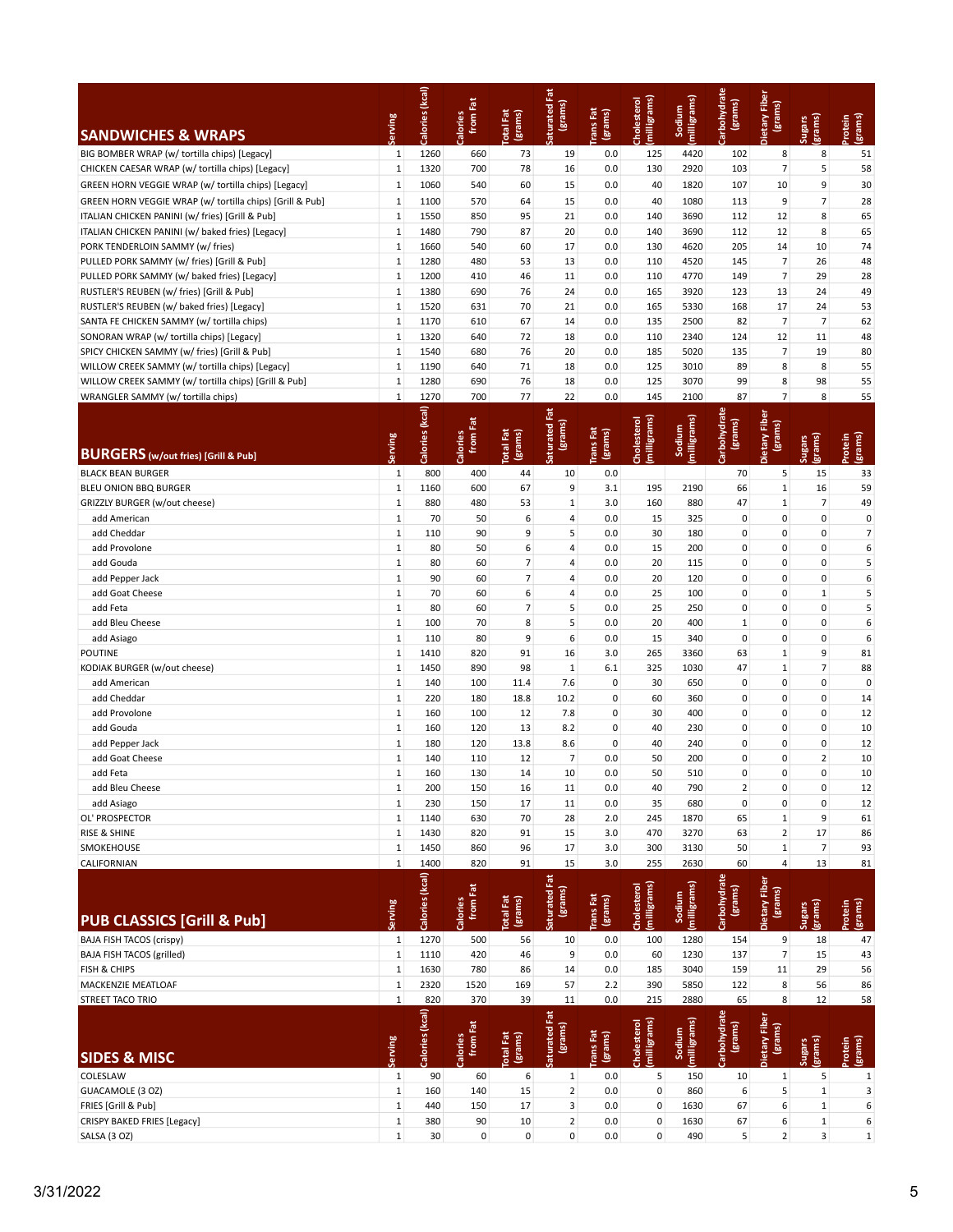| BLUE TORTILLA CHIPS [Grill & Pub]                               | $\mathbf{1}$ | 430             | 220                  | 25                             | $\overline{2}$       | 0.0                 | $\mathsf{O}\xspace$        | 370                    | 50                   | 4                        | 0                        | 4                 |
|-----------------------------------------------------------------|--------------|-----------------|----------------------|--------------------------------|----------------------|---------------------|----------------------------|------------------------|----------------------|--------------------------|--------------------------|-------------------|
| <b>BLUE TORTILLA CHIPS [Legacy]</b>                             | $\mathbf{1}$ | 340             | 180                  | 20                             | $\mathbf{1}$         | 0.0                 | $\pmb{0}$                  | 300                    | 40                   | 3                        | $\mathbf 0$              | 3                 |
|                                                                 |              |                 |                      |                                | Fat                  |                     |                            |                        |                      |                          |                          |                   |
|                                                                 |              | Calories (kcal) |                      |                                |                      |                     |                            | milligrams)            | Carbohydrate         | etary Fiber              |                          |                   |
|                                                                 |              |                 | from Fat             | (grams)<br><b>Total Fat</b>    | (grams)<br>Saturated | rans Fat<br>(grams) | milligrams<br>Cholesterol  | Sodium                 | (grams)              | (grams)                  |                          |                   |
| <b>DESSERTS</b>                                                 | Serving      |                 | Calories             |                                |                      |                     |                            |                        |                      |                          | grams)<br><b>Sugars</b>  | (grams)<br>rotein |
| <b>CARROT CAKE</b>                                              | $\mathbf 1$  | 490             | 250                  | 28                             | 8                    | 0.0                 | 50                         | 300                    | 58                   | $\mathbf{1}$             | 47                       | 4                 |
| FLOURLESS CHOCOLATE CAKE                                        | $\mathbf{1}$ | 350             | 260                  | 39                             | 17                   | 0.0                 | 90                         |                        | 24                   | $\overline{2}$           | 20                       |                   |
|                                                                 | $\mathbf{1}$ | 800             | 250                  | 28                             |                      |                     |                            | 70                     |                      | $\overline{2}$           | 50                       | $\mathbf{1}$<br>8 |
| KENTUCKY TOAST [Grill & Pub]                                    |              |                 |                      |                                | 11                   | 0.0                 | 100                        | 690                    | 122                  |                          |                          |                   |
| <b>MACK LOVIN</b>                                               | $\mathbf{1}$ | 1950            | 840                  | 93                             | 26                   | 1.5                 | 290                        | 1060                   | 263                  | 10                       | 173                      | 26                |
| <b>MUD PIE</b>                                                  | $\mathbf{1}$ | 590             | 280                  | 31                             | 18                   | 0.8                 | 55                         | 230                    | 69                   | 3                        | 49                       | 9                 |
| SKY HIGH CHEESECAKE                                             | $\mathbf{1}$ | 950             | 530                  | 59                             | 34                   | 0.0                 | 275                        | 1030                   | 24                   | $\overline{2}$           | 78                       | 14                |
| WARM APPLE COBBLER                                              | $\mathbf{1}$ | 650             | 280                  | 31                             | 16                   | 0.0                 | 105                        | 400                    | 88                   | $\overline{2}$           | 60                       | 8                 |
|                                                                 |              |                 |                      |                                |                      |                     |                            |                        |                      |                          |                          |                   |
|                                                                 |              |                 |                      |                                | (grams)              |                     |                            |                        | (grams)              |                          |                          |                   |
|                                                                 | erving       | Calories (kcal) | from Fat<br>Calories | <b>Total Fat</b><br>(grams)    | aturated Fat         | rans Fat<br>(grams) | [milligrams]<br>Cholestero | (milligrams)<br>Sodium | rbohydrate           | Dietary Fiber<br>(grams) | (grams)<br><b>Sugars</b> | (grams)<br>rotein |
| KID'S MENU (w/out side)                                         |              |                 |                      |                                |                      |                     |                            |                        |                      |                          |                          |                   |
| KIDS MINI CHEESEBURGER (w/fries) [Grill & Pub]                  | $\mathbf{1}$ | 870             | 430                  | 48                             | 19                   | 1.7                 | 125                        | 1830                   | 72                   | 5                        | $\overline{7}$           | 39                |
| KIDS CHICKEN QUESADILLA [Legacy]                                | $\mathbf{1}$ | 910             | 470                  | 52                             | 20                   | 0.0                 | 120                        | 1530                   | 69                   | 4                        | $\overline{2}$           | 47                |
| KIDS CHICKEN QUESADILLA [Grill & Pub]                           | $\mathbf{1}$ | 980             | 500                  | 56                             | 20                   | 0.0                 | 120                        | 1530                   | 77                   | 4                        | $\mathbf 2$              | 48                |
| KIDS CHICKEN TENDERS (w/fries, w/o dipping sauce) [Grill & Pub] | $\mathbf 1$  | 620             | 330                  | 36                             | 3                    | 0.0                 | 75                         | 1690                   | 46                   | 3                        | $\overline{2}$           | 24                |
| KIDS CHICKEN TENDERS (w/fries, w/o dipping sauce) [Legacy]      | $\mathbf{1}$ | 450             | 210                  | 23                             | 0.6                  | 0.0                 | 75                         | 1150                   | 33                   | $\overline{2}$           | $\overline{2}$           | 22                |
| KIDS MINI CORN DOGS (w/fries) [ [Grill & Pub]                   | $\mathbf{1}$ | 630             | 210                  | 23                             | 6                    | 0.0                 | 60                         | 2220                   | 91                   | 3                        | 14                       | 17                |
| KIDS MINI CORN DOGS (w/fries) [Legacy]                          | $\mathbf{1}$ | 520             | 160                  | 17                             | 5                    | 0.0                 | 60                         | 1670                   | 77                   | $\overline{2}$           | 14                       | 16                |
| KIDS MACK N' CHEESE                                             | $\mathbf{1}$ | 690             | 300                  | 33                             | 14                   | 0.6                 | 60                         | 1560                   | 77                   | $\overline{4}$           | 6                        | 22                |
| KIDS MACK N' CHEESE PIZZA                                       | $\mathbf{1}$ | 970             | 360                  | 40                             | 22                   | 0.5                 | 105                        | 2400                   | 106                  | 5                        | 5                        | 49                |
| KIDS PASTA - ALFREDO (w/o breadstick)                           | $\mathbf{1}$ | 630             | 260                  | 29                             | 14                   | 0.3                 | 90                         | 560                    | 70                   | 3                        | 5                        | 21                |
| KIDS PASTA - BUTTER (w/o breadstick)                            | $\mathbf 1$  | 430             | 120                  | 14                             | 8                    | 0.0                 | 65                         | 90                     | 63                   | 3                        | $\mathbf{1}$             | 13                |
| KIDS PASTA - MEAT SAUCE (w/o breadstick)                        | $\mathbf{1}$ | 440             | 70                   | 8                              | 3                    | 0.4                 | 55                         | 530                    | 66                   | 4                        | 9                        | 20                |
| KIDS PIZZA - CHEESE                                             | $\mathbf{1}$ | 920             | 390                  | 44                             | 26                   | 0.0                 | 115                        | 2560                   | 72                   | 4                        | 12                       | 54                |
| KIDS PIZZA - PEPPERONI                                          | $\mathbf 1$  | 840             | 350                  | 39                             | 20                   | 0.0                 | 100                        | 2510                   | 71                   | 4                        | 12                       | 45                |
| KIDS TURKEY WRAP (w/ tortilla chips) [Grill & Pub]              | $\mathbf{1}$ | 810             | 400                  | 45                             | 9                    | 0.0                 | 45                         | 1230                   | 82                   | 4                        | 3                        | 25                |
| KIDS TURKEY WRAP (w/ tortilla chips) [Legacy]                   | $\mathbf{1}$ | 740             | 340                  | 38                             | 10                   | 1.7                 | 45                         | 1170                   | 79                   | 5                        | 3                        | 26                |
| <b>KIDS BREADSTICK</b>                                          | $\mathbf{1}$ | 220             | 120                  | 13                             | 3                    | 0.0                 | $\mathbf 0$                | 650                    | 23                   | $1\,$                    | $\mathbf{1}$             | 4                 |
| KIDS SAUCE - BBQ                                                | $\mathbf{1}$ | 70              | $\mathbf 0$          | 0                              | $\pmb{0}$            | 0.0                 | $\mathbf 0$                | 940                    | 16                   | 0                        | 10                       | $\pmb{0}$         |
| KIDS SAUCE - HUMMUS                                             | $\mathbf{1}$ | 320             | 80                   | 8                              | $\mathbf{1}$         | 0.0                 | $\mathbf 0$                | 940                    | 49                   | 14                       | 9                        | 15                |
| KIDS SAUCE - RANCH                                              | $\mathbf{1}$ | 250             | 230                  | 25                             | 4                    | 0.0                 | 20                         | 440                    | $\overline{2}$       | 0                        | $\overline{2}$           | $\overline{2}$    |
| KIDS SIDE - FRUIT CUP                                           | $\mathbf{1}$ |                 |                      | 0                              | $\mathbf 0$          | 0.0                 |                            |                        | 15                   | $\mathbf{1}$             | 14                       | 0                 |
| KIDS SIDE - SALAD (w/out dressing)                              | $\mathbf{1}$ | 60<br>30        | 0<br>0               | 0                              | $\mathbf 0$          | 0.0                 | $\mathbf 0$<br>0           | 10                     | $\overline{7}$       | 3                        | 3                        | $\mathbf{1}$      |
| KIDS SIDE - VEGGIES                                             | $\mathbf{1}$ |                 | $\mathbf{0}$         | 0.2                            | $\pmb{0}$            | 0.0                 | $\mathbf 0$                | 10                     | 5                    | $\overline{2}$           | 3                        | $\mathbf 1$       |
|                                                                 |              | 20              |                      |                                |                      |                     |                            | 940                    |                      |                          |                          |                   |
|                                                                 |              |                 |                      |                                |                      |                     |                            |                        |                      |                          |                          |                   |
|                                                                 |              |                 |                      |                                | tã                   |                     |                            |                        |                      |                          |                          |                   |
|                                                                 |              |                 |                      |                                |                      |                     |                            |                        |                      |                          |                          |                   |
|                                                                 |              |                 | from Fat             |                                | (grams)              |                     |                            |                        | tohydrate<br>(grams) | etary Fiber<br>(grams)   |                          |                   |
| <b>FOODIE FARE</b>                                              | <b>Suins</b> | Calories (kcal) | Calories             | (grams)<br><b>Total Fat</b>    | <b>Saturated</b>     | rans Fat<br>(grams) | milligrams<br>Cholestero   | milligrams<br>Sodium   |                      |                          | grams)<br>Sugars         | grams)            |
| BRAVARIAN PRETZELS & BEER QUESO [Grill & Pub]                   | $\mathbf{1}$ | 1470            | 450                  | 50                             | 22                   | 0.0                 | 70                         | 4910                   | 215                  | 5                        | 4                        | 34                |
| BRAVARIAN PRETZELS & BEER QUESO [Legacy]                        | $\mathbf{1}$ | 1330            | 450                  | 34                             | 20                   | 0.0                 | 60                         | 4930                   | 215                  | 5                        | 4                        | 33                |
| <b>CHEESE CURDS</b>                                             | $\mathbf{1}$ | 1090            | 719                  | 80                             | 24                   | 0.0                 | 35                         | 2460                   | 58                   | 6                        | 10                       | 27                |
| <b>CLASSIC POUTINE</b>                                          | $\mathbf{1}$ | 820             | 410                  | 46                             | 20                   | 0.0                 | 95                         | 2930                   | 75                   | 6                        | $\mathsf 3$              | 28                |
| <b>CUBAN PIADINA [Legacy]</b>                                   | $\mathbf{1}$ | 1070            | 540                  | 60                             | 18                   | 0.0                 | 120                        | 4150                   | 85                   | $\overline{7}$           | 3                        | 50                |
| <b>FRIED PICKLES</b>                                            | $\mathbf{1}$ | 720             | 511                  | 57                             | 9                    | 0.0                 | 35                         | 2230                   | 39                   | 3                        | 8                        | 8                 |
| <b>FRITO PIE</b>                                                | $\mathbf{1}$ | 830             | 380                  | 46                             | 115                  | 0.8                 | 75                         | 2020                   | 74                   | 12                       | $\overline{7}$           | 34                |
| JACKED-UP TACO - CHICKEN [Grill & Pub]                          | $\mathbf{1}$ | 610             | 290                  | 32                             | 13                   | 0.0                 | 95                         | 1200                   | 43                   | 4                        | 5                        | 37                |
| JACKED-UP TACO - PORK [Grill & Pub]                             | $\mathbf 1$  | 670             | 340                  | 38                             | 17                   | 0.0                 | 115                        | 2270                   | 45                   | 4                        | 5                        | 38                |
| N'AWLINS SHRIMP & GRITS [Grill & Pub]                           | $\mathbf 1$  | 670             | 440                  | 50                             | 18                   | 0.0                 | 185                        | 1100                   | 31                   | $1\,$                    | 3                        | 27                |
| PULLED PORK SLIDERS                                             | $\mathbf 1$  | 1030            | 420                  | 47                             | 16                   | 0.0                 | 155                        | 3200                   | 106                  | 37                       | 37                       | 51                |
| SEAFOOD CAMPECHANA                                              | $\mathbf{1}$ | 860             | 400                  | 45                             | 4                    | 0.0                 | 115                        | 1630                   | 101                  | 13                       | 16                       | 23                |
| SONORAN DOG                                                     | $\mathbf 1$  | 1020            | 580                  | 65                             | 21                   | 0.2                 | 105                        | 3090                   | 72                   | 6                        | 15                       | 37                |
| STREET CORN NACHOS [Grill & Pub]                                | $\mathbf{1}$ | 1500            | 860                  | 96                             | 28                   | 0.0                 | 120                        | 1760                   | 131                  | 11                       | 9                        | 39                |
| <b>STREET CORN NACHOS [Legacy]</b>                              | $\mathbf{1}$ | 1340            | 860                  | 87                             | 28                   | $0.0\,$             | 120                        | 1630                   | 113                  | 10                       | 9                        | 38                |
| STREET TACO DUO [Legacy]                                        | $\mathbf 1$  | 900             | 390                  | 43                             | 18                   | $1.1\,$             | 105                        | 2510                   | 89                   | 6                        | 10                       | 44                |
|                                                                 |              |                 |                      |                                |                      |                     |                            |                        |                      |                          |                          |                   |
|                                                                 |              |                 |                      |                                |                      |                     |                            |                        |                      |                          |                          |                   |
|                                                                 |              |                 | from Fat             |                                | (grams)              |                     |                            |                        | (grams)              |                          |                          |                   |
| <b>PARTY PLATTERS</b>                                           | Serving      | Calories (kcal) | Calories             | Total Fat<br>(grams)           | Saturated Fat        | rans Fat<br>(grams) | milligrams)<br>Cholesterol | (milligrams)<br>Sodium | arbohydrate          | Dietary Fiber<br>(grams) | (grams)<br><b>Sugars</b> | (grams)<br>rotein |
| HUMMUS PLATTER                                                  | 16           | 300             | 100                  | 11                             | $\mathbf{1}$         | 0.0                 | 0                          | 410                    | 45                   | 9                        | $\overline{7}$           | 12                |
| HOUSE SALAD (no dressing)                                       | 12           | 70              | $\mathbf 0$          | $\pmb{0}$                      | $\pmb{0}$            | 0.0                 | $\mathbf 0$                | 80                     | 17                   | 4                        | $\overline{4}$           | $\overline{2}$    |
| <b>GREEK SALAD (no dressing)</b>                                | 12           | 90              | 60                   | $\overline{7}$                 | 3                    | 0.0                 | 15                         | 290                    | 8                    | 4                        | 3                        | 4                 |
| CAESAR SALAD [Grill & Pub]                                      | 12           | 220             | 160                  | 18                             | $\overline{4}$       | 0.0                 | 15                         | 500                    | 12                   | $\overline{2}$           | $\overline{2}$           | 6                 |
| THAI SALAD [Legacy]<br>SPINACH SALAD (no dressing)              | 12<br>16     | 690<br>120      | 530<br>70            | 59<br>$\overline{\phantom{a}}$ | 9<br>$\overline{2}$  | 0.0<br>0.0          | 30<br>5                    | 820<br>140             | 29<br>12             | 5<br>$\overline{2}$      | 18<br>8                  | 19<br>4           |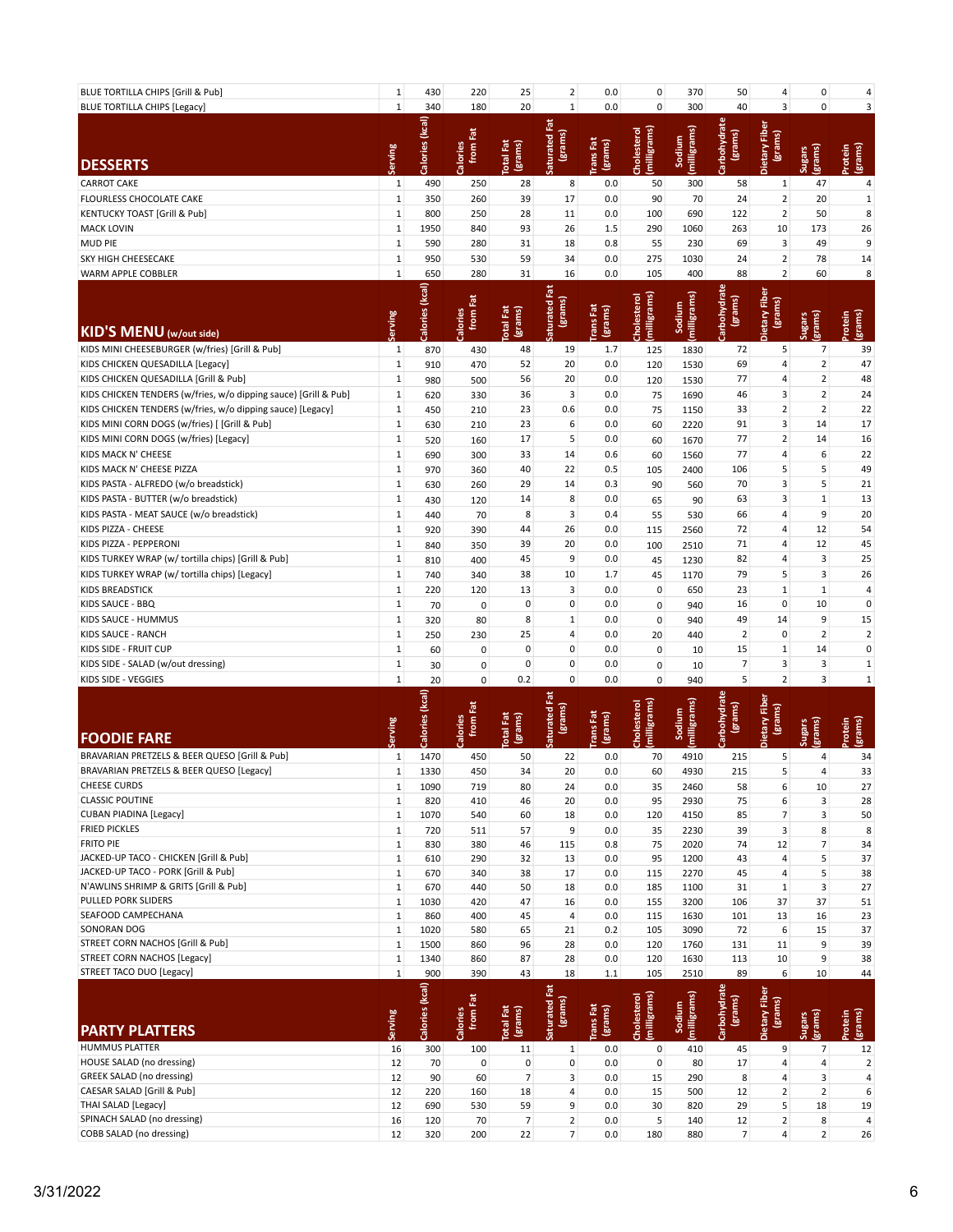| WILLOW CREEK SAMMY [Legacy]            | 16 | 300 | 160 | 18 | 5  | 0.0 | 30 <sup>1</sup> | 750  | 22  | $2^{\circ}$    | 2 <sup>1</sup> | 14 |
|----------------------------------------|----|-----|-----|----|----|-----|-----------------|------|-----|----------------|----------------|----|
| WILLOW CREEK SAMMY [Grill & Pub]       | 16 | 320 | 170 | 19 | 5  | 0.0 | 30              | 770  | 25  |                |                | 14 |
| SANTA FE CHICKEN [Legacy]              | 16 | 240 | 130 | 15 | 2  | 0.0 | 30              | 400  | 16  | $\overline{2}$ |                | 13 |
| <b>GREEN HORN VEGGIE WRAP [Legacy]</b> | 8  | 530 | 270 | 30 |    | 0.0 | 20              | 910  | 53  |                |                | 15 |
| GREEN HORN VEGGIE WRAP [Grill & Pub]   | 8  | 550 | 290 | 32 | 8  | 0.0 | 20              | 540  | 56  | 5              | 3              | 14 |
| BIG BOMBER WRAP [Legacy]               | 8  | 630 | 330 | 36 | 10 | 0.0 | 60              | 2210 | 51  | 4              |                | 26 |
| CHICKEN CAESAR WRAP [Legacy]           | 8  | 660 | 350 | 39 | 8  | 0.0 | 65              | 1460 | 51  | $\overline{3}$ |                | 29 |
| <b>BAKED ZITI</b>                      | 8  | 780 | 350 | 39 | 17 | 0.3 | 85              | 1330 | 74  | 4              |                | 33 |
| BAKED CHICKEN ALFREDO [Legacy]         | 8  | 860 | 400 | 32 | 24 | 0.0 | 115             | 2150 | 83  | 3              |                | 36 |
| BUFFALO MACK N' CHEESE [Legacy]        | 8  | 960 | 400 | 44 | 23 | 0.0 | 115             | 2230 | 103 | 3              |                | 40 |
| MACKENZIE ALFREDO [Grill & Pub]        | 8  | 800 | 360 | 40 | 15 | 0.3 | 105             | 1620 | 72  |                | 6              | 40 |
| TUSCAN PENNE [Grill & Pub]             | 8  | 990 | 570 | 63 | 11 | 0.0 | 60              | 2030 | 73  |                | 3              | 35 |
| CHEESECAKE                             | 12 | 950 | 530 | 59 | 34 | 0.0 | 275             | 1030 | 24  | $\overline{2}$ | 78             | 14 |
| <b>CARROT CAKE</b>                     | 14 | 490 | 250 | 28 | 8  | 0.0 | 50              | 300  | 58  | 1 <sup>1</sup> | 47             | 4  |
| <b>FLOURLESS CHOCOLATE CAKE</b>        | 14 | 350 | 260 | 29 | 17 | 0.0 | 90              | 70   | 24  | $2^{\circ}$    | 20             |    |

| <b>BOOZELESS BEVVIES</b> | ving<br>a<br>٢Ä             | (kcal)<br>Calories | 휸<br>alories<br>from                | otal Fat<br>(grams) | aturated Fat<br>(grams)<br>$\epsilon$   | rans Fat<br>(grams) | (milligrams)<br>Cholesterol | milligrams)<br>Sodium  | Carbohydrate<br>(grams) | 눕<br>Dietary Fibe<br>(grams)               | Sugars (grams) | Protein (grams) |
|--------------------------|-----------------------------|--------------------|-------------------------------------|---------------------|-----------------------------------------|---------------------|-----------------------------|------------------------|-------------------------|--------------------------------------------|----------------|-----------------|
| <b>HONEYSUCKLE</b>       |                             | 170                | 2                                   | 0.2                 | 0                                       | 0.0                 | $\mathbf{0}$                | 0                      | 44                      | 0                                          | 39             | 0               |
| WHITE PEACH PALMER       |                             | 140                | 0                                   | 0                   | 0                                       | 0.0                 | $\overline{0}$              | 10                     | 39                      | 0                                          | 37             | 0               |
| <b>HUCKLEBERRY TWIST</b> |                             | 140                | 2 <sub>1</sub>                      | 0.2                 | 0                                       | 0.0                 | 0                           | 10                     | 37                      | 0                                          | 33             | 0               |
| PALOMA FIZZ              |                             | 80                 |                                     | 0                   | 0                                       | 0.0                 | 0                           | $\mathbf 0$            | 26                      | 0                                          | 22             | 0               |
| <b>VIRGIN BLOODY</b>     |                             | 90                 | 39                                  | $\overline{4}$      | 0.6                                     | 0.0                 | $\mathbf{0}$                | 1120                   | 16                      | $\overline{3}$                             | 10             | 3               |
| <b>REFRESHER</b>         | ving<br>ω<br>$\overline{a}$ | Calories (kcal)    | E <sub>at</sub><br>Calories<br>from | otal Fat<br>(grams) | Fat<br>(grams)<br>aturated<br><b>un</b> | rans Fat<br>(grams) | Cholesterol<br>(milligrams) | (milligrams)<br>Sodium | tbohydrate<br>(grams)   | stary Fiber<br>(grams)<br>Dietary <b>I</b> | Sugars (grams) | Protein (grams) |
| <b>ARNOLD PALMER</b>     |                             | 70                 | 0                                   | 0                   | 0                                       | 0.0                 | $\mathbf{0}$                | 10                     | 12                      | 0                                          | 24             | $\mathbf 0$     |
| <b>CHERRY COKE</b>       |                             | 130                | 0                                   | 0                   | 0                                       | 0.0                 | 0                           | 30                     | 35                      | 0                                          | 35             | 0               |

| .                         |                 | ---      |              |                |                | $\ddotsc$ | . .          | --          | --          | . .          | --           |     |
|---------------------------|-----------------|----------|--------------|----------------|----------------|-----------|--------------|-------------|-------------|--------------|--------------|-----|
| COCA-COLA                 | $1\overline{ }$ | 120      | 0            | 0              | 0              | 0.0       | 0            | 40          | 33          | $\mathbf 0$  | 33           | 0   |
| <b>COFFEE</b>             | $\mathbf{1}$    | $\Omega$ | 0            | 0              | 0              | 0.0       | $\mathbf 0$  | 10          | 0           | 0            | $\mathbf{0}$ | 0.3 |
| <b>DIET COKE</b>          | $1\overline{ }$ | $\Omega$ | 0            | $\mathbf 0$    | $\mathbf{0}$   | 0.0       | $\mathbf{0}$ | 40          | $\mathbf 0$ | $\mathbf 0$  | $\mathbf{0}$ | 0   |
| DR. PEPPER / MR. PIBB     | $1\overline{ }$ | 130      | 0            | 0              | 0              | 0.0       | 0            | 50          | 33          | $\mathbf 0$  | 32           | 0   |
| <b>GOURMET CREAM SODA</b> |                 | 190      | 0            | 0              | $\mathbf 0$    | 0.0       | $\mathbf 0$  | 50          | 49          | $\mathbf 0$  | 49           | 0   |
| <b>GOURMET ROOT BEER</b>  |                 | 150      | 0            | $\mathbf 0$    | $\mathbf 0$    | 0.0       | $\mathbf{0}$ | 50          | 39          | $\mathbf 0$  | 39           | 0   |
| HOT COCOA                 | $1\overline{ }$ | 180      | 0            | 6              | 3.5            | 0.2       | 20           | 110         | 27          | 2.5          | 24           | 9   |
| <b>HOT TEA</b>            | $1\vert$        | $\Omega$ | 0            | $\mathbf 0$    | $\mathbf{0}$   | 0.0       | $\mathbf{0}$ | 10          | 0.4         | $\mathbf{0}$ | $\mathbf 0$  | 0.1 |
| HOT CIDER                 | $1\overline{ }$ | 120      | 0            | $\mathbf 0$    | $\mathbf 0$    | 0.0       | $\mathbf 0$  | 20          | 32          | $\mathbf{0}$ | 24           | 0   |
| <b>ICED TEA</b>           | $1\overline{ }$ | $\Omega$ | 0            | 0              | 0              | 0.0       | 0            | 10          | $\mathbf 0$ | 0            | $\mathbf 0$  | 0   |
| JUICE - APPLE             | $1\overline{ }$ | 160      | 0            | 0              | $\mathbf{0}$   | 0.0       | $\mathbf{0}$ | 30          | 39          | $\mathbf{0}$ | 37           | 0   |
| <b>JUICE - ORANGE</b>     |                 | 170      | 0            | $\mathbf 0$    | $\mathbf 0$    | 0.0       | $\mathbf 0$  | 30          | 49          | $\mathbf 0$  | 36           | 0   |
| <b>JUICE - CRANBERRY</b>  | $1\overline{ }$ | 150      | 0            | 0              | 0              | 0.0       | $\mathbf 0$  | 10          | 39          | $\mathbf 0$  | 38           | 0   |
| LEMONADE                  | $1\overline{ }$ | 140      | 0            | 0              | 0              | 0.0       | $\mathbf{0}$ | 20          | 44          | $\mathbf 0$  | 42           | 0   |
| <b>MILK - 2%</b>          | $1\overline{ }$ | 170      | 60           | 7 <sup>1</sup> | $\overline{4}$ | 0.0       | 25           | 180         | 18          | $\mathbf{0}$ | 16           | 0   |
| SHIRLEY TEMPLE            | 1               | 240      | 0            | $\mathbf 0$    | $\mathbf 0$    | 0.0       | $\mathbf{0}$ | $\mathbf 0$ | 62          | $\mathbf{0}$ | 62           | 0   |
| SPRITE                    | $1\overline{ }$ | 120      | $\mathbf{0}$ | 0              | $\mathbf{0}$   | 0.0       | 0            | 60          | 32          | $\mathbf{0}$ | 32           | 0   |

| <b>MARTINIS</b>                 | Serving      | Calories (kcal) | from Fat<br>Calories | <b>Total Fat</b><br>(grams) | Saturated Fat<br>(grams) | <b>Trans</b> Fat<br>(grams) | (milligrams)<br>Cholesterol | (milligrams)<br>Sodium | Carbohydrate<br>(grams) | Dietary Fiber<br>(grams) | Sugars (grams) | Protein (grams) |
|---------------------------------|--------------|-----------------|----------------------|-----------------------------|--------------------------|-----------------------------|-----------------------------|------------------------|-------------------------|--------------------------|----------------|-----------------|
| <b>ABSOLUT MESS</b>             | 1            | 210             | 0                    | $\mathbf 0$                 | 0                        | 0.0                         | 0                           | $\mathbf 0$            | 3                       | $\mathbf 0$              | $\overline{2}$ | $\mathbf 0$     |
| <b>HUCKLEBERRY LEMON DROP</b>   | $\mathbf{1}$ | 280             | $\mathbf{1}$         | 0.2                         | 0                        | 0.0                         | 0                           | 6                      | 28                      | $\overline{2}$           | 17             | 1               |
| <b>MELON SQUEEZY</b>            | $\mathbf{1}$ | 110             | 0                    | 0.1                         | $\mathbf 0$              | 0.0                         | 0                           | 6                      | 18                      | $\mathbf{0}$             | 15             | 0               |
| POMEGRANATE CITRUS              | $1\vert$     | 200             | 1                    | 0.1                         | 0                        | 0.0                         | $\mathbf 0$                 | 60                     | 22                      | $\mathbf{0}$             | 21             | 0               |
| <b>MULES / SANGRIAS / RITAS</b> | Serving      | Calories (kcal) | from Fat<br>Calories | <b>Total Fat</b><br>(grams) | Saturated Fat<br>(grams) | Trans Fat<br>(grams)        | (milligrams)<br>Cholesterol | (milligrams)<br>Sodium | Carbohydrate<br>(grams) | Dietary Fiber<br>(grams) | Sugars (grams) | Protein (grams) |
| <b>HUCK RITA</b>                | 1            | 260             | 1                    | 0.1                         | $\mathbf 0$              | 0.0                         | 0                           | 61                     | 39                      | 0                        | 35             | 0               |
| JALAPEÑO MARGARITA              | 1            | 300             | 3                    | 0.3                         | $\mathbf 0$              | 0.0                         | 0                           | 89                     | 23                      | $\mathbf 0$              | 20             | 1               |
| <b>MACK RITA</b>                | $\mathbf{1}$ | 340             | $\overline{2}$       | 0.2                         | 0                        | 0.0                         | $\mathbf 0$                 | 60                     | 22                      | 1                        | 13             | $\mathbf 1$     |
| MULE - FIREBALL                 | 1            | 180             | $\mathbf{1}$         | 0                           | 0                        | 0.0                         | 0                           | 0                      | 26                      | $\mathbf 0$              | 25             | 0               |
| MULE - MOSCOW                   | 1            | 220             | $\overline{2}$       | 0.2                         | $\mathbf 0$              | 0.0                         | 0                           | 0                      | 32                      | $\overline{2}$           | 25             | 1               |
| <b>MULE - IRISH</b>             |              |                 |                      |                             |                          |                             |                             |                        |                         |                          |                |                 |
|                                 | $\mathbf{1}$ | 200             | 0                    | $\mathbf 0$                 | $\mathbf 0$              | 0.0                         | 0                           | 1                      | 26                      | $\mathbf 0$              | 24             | 0               |
| SANGRIA - HUCKLEBERRY           | 1            | 300             | $\overline{3}$       | 0.3                         | $\mathbf 0$              | 0.0                         | $\mathbf 0$                 | 16                     | 47                      | 4                        | 29             | $\overline{2}$  |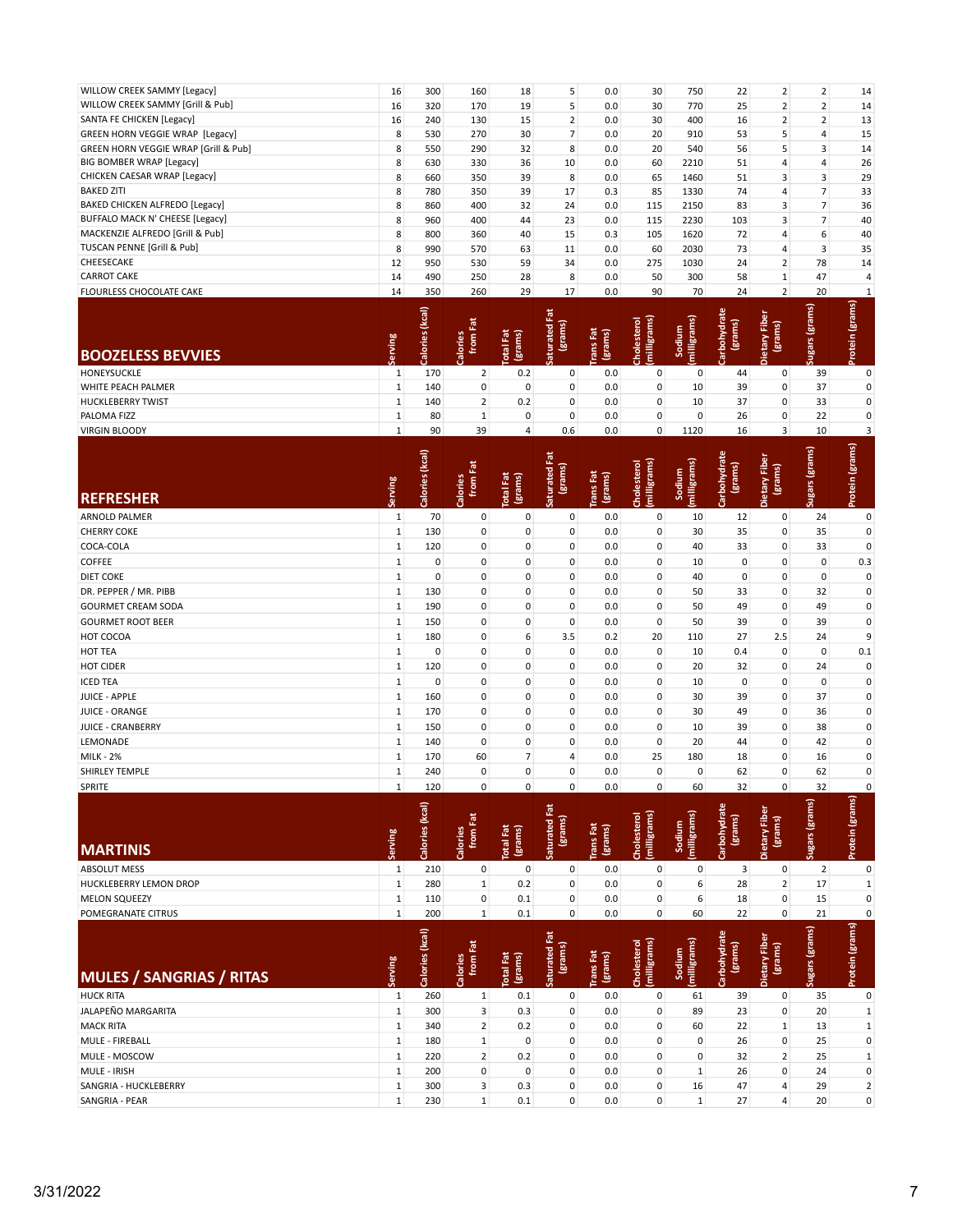|                                                                       |                              | Calories (kcal) | from Fat<br>Calories       | (grams)<br><b>Total Fat</b> | Saturated Fat<br>(grams)   | <b>TransFat</b><br>(grams) | (milligrams)<br>Cholesterol | (milligrams)<br>Sodium     | rbohydrate<br>(grams)   | Dietary Fiber<br>(grams) | Sugars (grams)           | Protein (grams)          |
|-----------------------------------------------------------------------|------------------------------|-----------------|----------------------------|-----------------------------|----------------------------|----------------------------|-----------------------------|----------------------------|-------------------------|--------------------------|--------------------------|--------------------------|
| <b>COCKTAILS</b>                                                      | Serving                      |                 |                            |                             |                            |                            |                             |                            | తె                      |                          |                          |                          |
| <b>BEE STING</b>                                                      | $\mathbf{1}$                 | 170             | $\mathbf 2$                | 0.1                         | 0                          | 0.0                        | 0                           | 6                          | 19                      | 0                        | 17                       | $\pmb{0}$                |
| <b>GLACIER SUNSET</b>                                                 | $\mathbf 1$                  | 210             | $\mathbf{1}$               | 0.1                         | $\mathbf 0$                | 0.0                        | 0                           | 5                          | 25                      | 0                        | 19                       | $\pmb{0}$                |
| <b>HUCK SMASH</b>                                                     | 1                            | $\mathbf 0$     | 0                          | 0.1                         | 0                          | 0.0                        | 0                           | $\mathbf 0$                | 24                      | 0                        | 21                       | $\pmb{0}$                |
| HUCKLEBERRY MOJITO                                                    | 1                            | 160             | $\overline{2}$             | 0.2                         | $\pmb{0}$                  | 0.0                        | 0                           | 10                         | 19                      | $\overline{2}$           | 10                       | $\mathbf 1$              |
| <b>MANGO MAI TAI</b>                                                  | $\mathbf{1}$                 | 310             | 3                          | 0.3                         | $\pmb{0}$                  | 0.0                        | 0                           | 11                         | 33                      | 0                        | 24                       | $\mathbf 1$              |
| PRAIRIE HUCK FIZZ                                                     | $\mathbf 1$                  | 180             | $\mathbf{1}$               | 0.1                         | $\pmb{0}$                  | 0.0                        | 0                           | 3                          | 34                      | $\mathbf 1$              | 31                       | $\pmb{0}$                |
| <b>SIN CITY LEMONADE</b>                                              | $\mathbf{1}$                 | 220             | $\pmb{0}$                  | 0                           | $\pmb{0}$                  | 0.0                        | 0                           | $\mathbf 0$                | 4                       | 0                        | 4                        | $\pmb{0}$                |
| SMOKED OLD FASHIONED<br><b>WATERMELON BLISS</b>                       | $\mathbf{1}$<br>$\mathbf{1}$ | 170<br>110      | 0<br>$\overline{2}$        | 0<br>0.2                    | $\pmb{0}$<br>$\pmb{0}$     | 0.0<br>0.0                 | 0<br>$\mathbf 0$            | 0<br>$\overline{2}$        | 10<br>8                 | 0<br>$\mathbf 1$         | 9<br>$\overline{4}$      | 0<br>$\mathbf 1$         |
|                                                                       |                              |                 |                            |                             |                            |                            |                             |                            |                         |                          |                          |                          |
| <b>BEER (BOTTLES)</b>                                                 | Serving                      | Calories (kcal) | from Fat<br>Calories       | <b>Total Fat</b><br>(grams) | Saturated Fat<br>(grams)   | rans Fat<br>(grams)        | milligrams<br>Cholesterol   | (milligrams)<br>Sodium     | rbohydrate<br>(grams)   | Dietary Fiber<br>(grams) | Sugars (grams)           | Protein (grams)          |
| <b>BUD LIGHT</b>                                                      | $\mathbf{1}$                 | 110             | $\pmb{0}$                  | 0                           | 0                          | 0.0                        | 0                           | 10                         | $\overline{7}$          | 0                        | $\pmb{0}$                | $\mathbf 1$              |
| <b>BUDWEISER</b>                                                      | $\mathbf{1}$                 | 150             | 0                          | 0                           | 0                          | 0.0                        | 0                           | 10                         | 11                      | 0                        | 0                        | $\mathbf 1$              |
| <b>COORS LIGHT</b>                                                    | $\mathbf{1}$                 | 100             | $\pmb{0}$                  | 0                           | 0                          | 0.0                        | 0                           | 10                         | 6                       | 0                        | 0                        | $\mathbf 1$              |
| <b>COORS ORIGINAL</b>                                                 | $\mathbf{1}$                 | 150             | $\pmb{0}$                  | 0                           | $\pmb{0}$                  | 0.0                        | 0                           | 10                         | 13                      | 0                        | 0                        | $\overline{\mathbf{c}}$  |
| CORONA                                                                | $\mathbf 1$                  | 150             | $\pmb{0}$                  | 0                           | $\pmb{0}$                  | 0.0                        | 0                           | $\pmb{0}$                  | 13                      | 0                        | 0                        | $\mathbf 1$              |
| GUINNESS CAN (14.9 fl oz)                                             | 1                            | 160             | $\pmb{0}$                  | 0                           | $\pmb{0}$                  | 0.0                        | 0                           | $\mathbf 0$                | $\pmb{0}$               | 0                        | 0                        | $\pmb{0}$                |
| HEINEKEN                                                              | $\mathbf{1}$                 | 150             | $\mathbf 0$                | 0                           | $\pmb{0}$                  | 0.0                        | 0                           | $\mathbf 0$                | 12                      | 0                        | 0                        | $\overline{\mathbf{c}}$  |
| <b>KOKANEE</b>                                                        | $\mathbf{1}$                 | 150             | $\mathbf 0$                | 0                           | $\pmb{0}$                  | 0.0                        | 0                           | $\mathbf 0$                | 13                      | 0                        | 0                        | $\overline{2}$           |
| MICHELOB ULTRA                                                        | $\mathbf 1$                  | 100<br>220      | $\pmb{0}$<br>$\mathbf 0$   | 0<br>0                      | 0<br>$\pmb{0}$             | 0.0                        | 0<br>0                      | 10<br>$\mathbf 0$          | 3                       | 0<br>0                   | 0                        | $\mathbf 1$<br>$\pmb{0}$ |
| MIKE'S HARD LEMONADE<br><b>MILLER LITE</b>                            | $\mathbf 1$<br>$\mathbf{1}$  | 100             | $\pmb{0}$                  | 0                           | $\pmb{0}$                  | 0.0<br>0.0                 | 0                           | $\mathbf 0$                | 33<br>3                 | 0                        | 32<br>$\mathbf 0$        | $\mathbf 0$              |
| MOOSE DROOL                                                           | $\mathbf{1}$                 | 170             | $\pmb{0}$                  | 0                           | 0                          | 0.0                        | 0                           | $\mathbf 0$                | 16                      | 0                        | 0                        | $\pmb{0}$                |
| NON-ALCOHOLIC - CLAUSTHALER                                           | $\mathbf{1}$                 | 90              | $\pmb{0}$                  | 0                           | 0                          | 0.0                        | 0                           | $\mathbf 0$                | 18                      | 0                        | 0                        | $\mathbf 1$              |
| NON-ALCOHOLIC - BECKS                                                 | $\mathbf 1$                  | 140             | $\pmb{0}$                  | 0                           | $\pmb{0}$                  | 0.0                        | 0                           | $\mathbf 0$                | 10                      | 0                        | 0                        | $\mathbf 1$              |
| NON-ALCOHOLIC - O'DOUL'S                                              | $\mathbf 1$                  | 70              | $\pmb{0}$                  | 0                           | $\pmb{0}$                  | 0.0                        | 0                           | $\mathbf 0$                | 13                      | 0                        | 0                        | $\mathbf 1$              |
| NON-ALCOHOLIC - KALIBER                                               | $\mathbf{1}$                 | 70              | 0                          | 0                           | 0                          | 0.0                        | 0                           | 20                         | 10                      | 0                        | 4                        | $\mathbf 1$              |
| <b>OMISSION PALE ALE</b>                                              | $\mathbf{1}$                 | 180             | $\mathbf 0$                | 0                           | $\pmb{0}$                  | 0.0                        | 0                           | $\mathbf 0$                | 15                      | 0                        | 0                        | $\overline{\mathbf{c}}$  |
| <b>OMISSION LAGER</b>                                                 | $\mathbf{1}$                 | 140             | $\pmb{0}$                  | 0                           | 0                          | 0.0                        | 0                           | $\mathbf 0$                | 11                      | 0                        | 0                        | $\overline{2}$           |
| PABST BLUE RIBBON (16 fl oz)                                          | $\mathbf 1$                  | 190             | $\pmb{0}$                  | 0                           | $\pmb{0}$                  | 0.0                        | 0                           | $\mathbf 0$                | 17                      | 0                        | 0                        | $\mathbf 1$              |
| SAM ADAMS BOSTON LAGER                                                | $\mathbf{1}$                 | 180             | $\pmb{0}$                  | 0                           | $\pmb{0}$                  | 0.0                        | 0                           | $\mathbf 0$                | 18                      | 0                        | 0                        | $\overline{\mathbf{c}}$  |
| <b>STELLA ARTOIS</b>                                                  | 1                            | 140             | 0                          | 0                           | $\pmb{0}$                  | 0.0                        | 0                           | 0                          | 11                      | 0                        | $\mathbf 0$              | $\mathbf 0$              |
| <b>TWISTED TEA</b>                                                    | $\mathbf{1}$                 | 220             | $\pmb{0}$                  | 0                           | $\pmb{0}$                  | 0.0                        | 0                           | $\pmb{0}$                  | 31                      | 0                        | 31                       | $\mathbf 0$              |
| <b>WHITE CLAW</b>                                                     | $\mathbf{1}$                 | 100             | $\mathbf 0$                | $\mathbf 0$                 | $\mathbf 0$                | 0.0                        | $\mathbf 0$                 | 20                         | $\overline{2}$          | $\mathbf{0}$             | $\overline{2}$           | 0                        |
| <b>BEER (DRAFT)</b>                                                   | Serving                      | Calories (kcal) | from Fat<br>Calories       | <b>Total Fat</b><br>(grams) | Saturated Fat<br>(grams)   | rans Fat<br>(grams)        | milligrams)<br>Cholestero   | Sodium<br>(milligrams)     | Carbohydrate<br>(grams) | Dietary Fiber<br>(grams) | Sugars (grams)           | Protein (grams)          |
| CRAFT BEER 3.5-3.9% ABV (Pint)                                        | 1                            | 150             | 0                          | 0                           | 0                          | 0.0                        | 0                           | 0                          | 19                      | 0                        | 0                        | 0                        |
| CRAFT BEER 3.5-3.9% ABV (Mack Daddy)                                  | $\mathbf{1}$<br>$\mathbf 1$  | 200<br>300      | $\mathbf 0$<br>$\mathbf 0$ | 0<br>$\mathbf 0$            | $\pmb{0}$<br>$\mathbf 0$   | 0.0                        | 0<br>0                      | $\mathbf 0$<br>$\mathbf 0$ | 25                      | 0<br>0                   | $\pmb{0}$<br>$\mathbf 0$ | 0<br>$\mathbf 0$         |
| CRAFT BEER 3.5-3.9% ABV (OMG)<br>CRAFT BEER 4.0-4.9% ABV (Pint)       | $\mathbf 1$                  | 190             | $\pmb{0}$                  | 0                           | $\mathbf 0$                | 0.0<br>0.0                 | 0                           | $\mathbf 0$                | 38<br>24                | $\mathsf 0$              | 0                        | 0                        |
| CRAFT BEER 4.0-4.9% ABV (Mack Daddy)                                  | $\mathbf 1$                  | 280             | $\pmb{0}$                  | $\pmb{0}$                   | $\pmb{0}$                  | 0.0                        | 0                           | $\mathbf 0$                | 35                      | 0                        | 0                        | $\pmb{0}$                |
| CRAFT BEER 4.0-4.9% ABV (OMG)                                         | $\mathbf 1$                  | 400             | $\pmb{0}$                  | 0                           | $\mathbf 0$                | 0.0                        | 0                           | $\mathbf 0$                | 50                      | 0                        | 0                        | $\pmb{0}$                |
| CRAFT BEER 5.0-5.9% ABV (Pint)                                        | $\mathbf{1}$                 | 230             | $\mathbf 0$                | $\pmb{0}$                   | $\mathbf 0$                | 0.0                        | 0                           | $\mathbf 0$                | 29                      | 0                        | 0                        | 0                        |
| CRAFT BEER 5.0-5.9% ABV (Mack Daddy)                                  | $\mathbf{1}$                 | 330             | $\mathbf 0$                | 0                           | $\mathbf 0$                | 0.0                        | 0                           | $\mathbf 0$                | 41                      | 0                        | 0                        | 0                        |
| CRAFT BEER 5.0-5.9% ABV (OMG)                                         | $\mathbf{1}$                 | 490             | $\mathbf 0$                | $\pmb{0}$                   | $\mathbf 0$                | 0.0                        | 0                           | $\mathbf 0$                | 61                      | 0                        | 0                        | 0                        |
| CRAFT BEER 6.0-6.9% ABV (Pint)                                        | $\mathbf{1}$                 | 270             | $\pmb{0}$                  | $\pmb{0}$                   | $\mathbf 0$                | 0.0                        | 0                           | $\mathbf 0$                | 34                      | $\mathsf 0$              | 0                        | 0                        |
| CRAFT BEER 6.0-6.9% ABV (Mack Daddy)                                  | $\mathbf{1}$                 | 390             | $\mathbf 0$                | 0                           | $\mathbf 0$                | 0.0                        | 0                           | $\mathbf 0$                | 49                      | 0                        | 0                        | 0                        |
| CRAFT BEER 6.0-6.9% ABV (OMG)                                         | $\mathbf 1$                  | 560             | $\pmb{0}$                  | 0                           | $\mathbf 0$                | 0.0                        | 0                           | $\mathbf 0$                | 70                      | 0                        | $\mathbf 0$              | 0                        |
| CRAFT BEER 7.0-7.9% ABV (Pint)                                        | $\mathbf{1}$                 | 310             | $\mathbf 0$<br>$\mathbf 0$ | 0                           | $\mathbf 0$                | 0.0                        | $\mathbf{0}$                | $\mathbf 0$                | 39                      | 0                        | 0                        | 0                        |
| CRAFT BEER 7.0-7.9% ABV (Mack Daddy)<br>CRAFT BEER 7.0-7.9% ABV (OMG) | $\mathbf{1}$<br>$\mathbf{1}$ | 430<br>640      | $\mathbf 0$                | 0<br>$\mathbf 0$            | $\mathbf 0$<br>$\mathbf 0$ | 0.0<br>0.0                 | 0<br>0                      | $\mathbf 0$<br>$\mathbf 0$ | 54<br>80                | $\mathbf{0}$<br>0        | 0<br>0                   | $\mathbf 0$<br>0         |
| CRAFT BEER 8.0-8.9% ABV (Pint)                                        | $\mathbf{1}$                 | 350             | $\mathbf 0$                | $\mathbf 0$                 | $\mathbf 0$                | 0.0                        | 0                           | $\mathbf 0$                | 44                      | 0                        | $\mathbf 0$              | $\mathbf 0$              |
| CRAFT BEER 8.0-8.9% ABV (Mack Daddy)                                  | $\mathbf{1}$                 | 510             | $\mathbf 0$                | $\pmb{0}$                   | $\mathbf 0$                | 0.0                        | 0                           | $\mathbf 0$                | 64                      | 0                        | 0                        | 0                        |
| CRAFT BEER 8.0-8.9% ABV (OMG)                                         | $\mathbf{1}$                 | 750             | $\mathbf 0$                | 0                           | $\mathbf 0$                | 0.0                        | 0                           | $\mathbf 0$                | 94                      | 0                        | $\mathbf 0$              | 0                        |
| CRAFT BEER 9.0-9.9% ABV (8 oz)                                        | $\mathbf{1}$                 | 200             | $\mathbf 0$                | 0                           | $\pmb{0}$                  | 0.0                        | 0                           | $\mathbf 0$                | 25                      | 0                        | 0                        | 0                        |
| DRIFTBOAT AMBER ALE (Pint)                                            | $\mathbf 1$                  | 230             | $\mathbf 0$                | $\pmb{0}$                   | $\mathbf 0$                | 0.0                        | 0                           | $\mathbf 0$                | 29                      | 0                        | 0                        | 0                        |
| DRIFTBOAT AMBER ALE (Mack Daddy)                                      | $\mathbf 1$                  | 330             | $\pmb{0}$                  | 0                           | $\mathbf 0$                | 0.0                        | 0                           | $\pmb{0}$                  | 41                      | 0                        | 0                        | $\pmb{0}$                |
| DRIFTBOAT AMBER ALE (OMG)                                             | $\mathbf{1}$                 | 490             | $\pmb{0}$                  | $\pmb{0}$                   | $\mathbf 0$                | 0.0                        | 0                           | $\mathbf 0$                | 61                      | 0                        | 0                        | $\pmb{0}$                |
| <b>BUD LIGHT (Pint)</b>                                               | $\mathbf 1$                  | 150             | $\pmb{0}$                  | $\pmb{0}$                   | $\mathbf 0$                | 0.0                        | $\mathsf 0$                 | 10                         | 9                       | $\mathsf 0$              | 0                        | $\pmb{0}$                |
| <b>BUD LIGHT (Mack Daddy)</b>                                         | $\mathbf{1}$                 | 210             | $\pmb{0}$                  | 0                           | $\mathbf 0$                | 0.0                        | 0                           | 10                         | 20                      | 0                        | 0                        | $\pmb{0}$                |
| <b>BUD LIGHT (OMG)</b>                                                | $1\overline{ }$              | 310             | $\mathbf 0$                | $\mathbf 0$                 | $\mathbf 0$                | 0.0                        | $\mathbf{0}$                | 30                         | 19                      | $\mathbf{0}$             | $\mathbf 0$              | $\mathbf{0}$             |

BUD LIGHT (OMG)